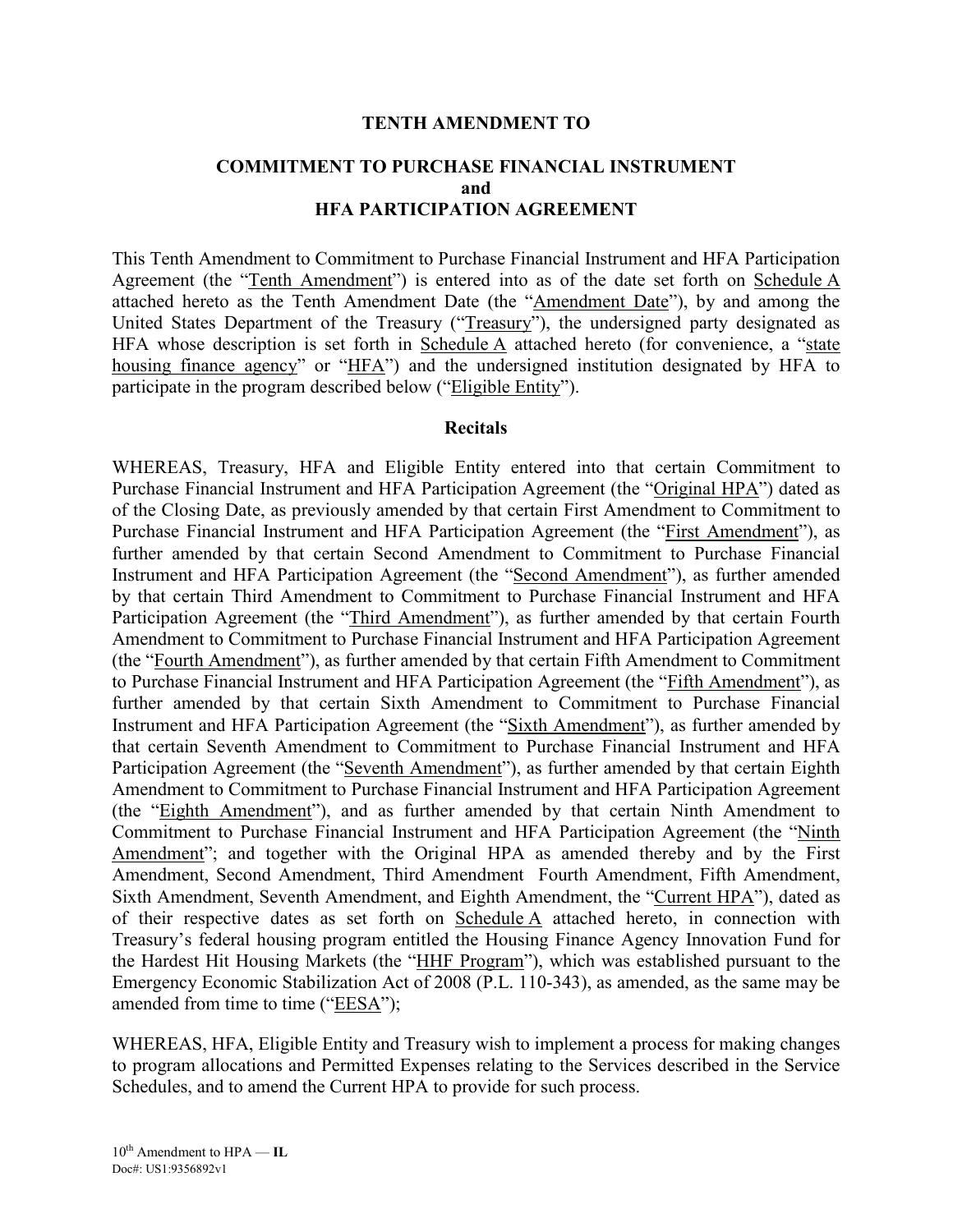WHEREAS, HFA and Eligible Entity submitted a request to Treasury to make certain revisions to their Service Schedules and Permitted Expenses, as applicable, and Treasury has agreed to the same;

WHEREAS, HFA, Eligible Entity and Treasury wish to enter into this Tenth Amendment to document the process for making changes to program allocations and Permitted Expenses relating to the Services described in the Service Schedules, as well as all approved modifications to the Service Schedules and Permitted Expenses, as applicable;

Accordingly, in consideration of the representations, warranties, and mutual agreements set forth herein and for other good and valuable consideration, the receipt and sufficiency of which are hereby acknowledged, Treasury, HFA and Eligible Entity agree as follows.

### **Agreement**

### **1. Amendments**

A. Definitions. All references in the Current HPA to the "Agreement" shall mean the Current HPA, as further amended by this Tenth Amendment; and all references in the Current HPA to Schedules A or B shall mean the Schedules A or B attached to this Tenth Amendment. All references herein to the "HPA" shall mean the Current HPA, as further amended by this Tenth Amendment.

B. Section 9 of the Current HPA.

(1) Section 9.C. of the Current HPA is hereby amended to insert the following after the last sentence therein:

"Notwithstanding the foregoing, the Eligible Entity shall not be required to execute and deliver a replacement service schedule in the event that the Eligible Entity desires solely to make, and Treasury approves, changes to the program allocations and Permitted Expenses relating to the Services described in the Service Schedules (such changes, "Program Allocations/Permitted Expenses Changes"), as provided in Section 9.D.

(2) A new Section 9.D. to the Current HPA is hereby inserted as follows:

"Program Allocations/Permitted Expenses Changes shall not be deemed modifications to this Agreement. In order to make Program Allocations/Permitted Expenses Changes, Eligible Entity shall complete and submit to Treasury and its designee a Program Allocations/Permitted Expenses Change Request form (a "Program Allocations/Permitted Expenses Change Request") using the form attached hereto as Exhibit E, without modification other than completing requested information fields, and shall provide any additional certifications or information as may be requested by Treasury or its designee. Treasury shall have ten (10) business days to notify the Eligible Entity of its approval or denial of such Program Allocations/Permitted Expenses Change Request, in Treasury's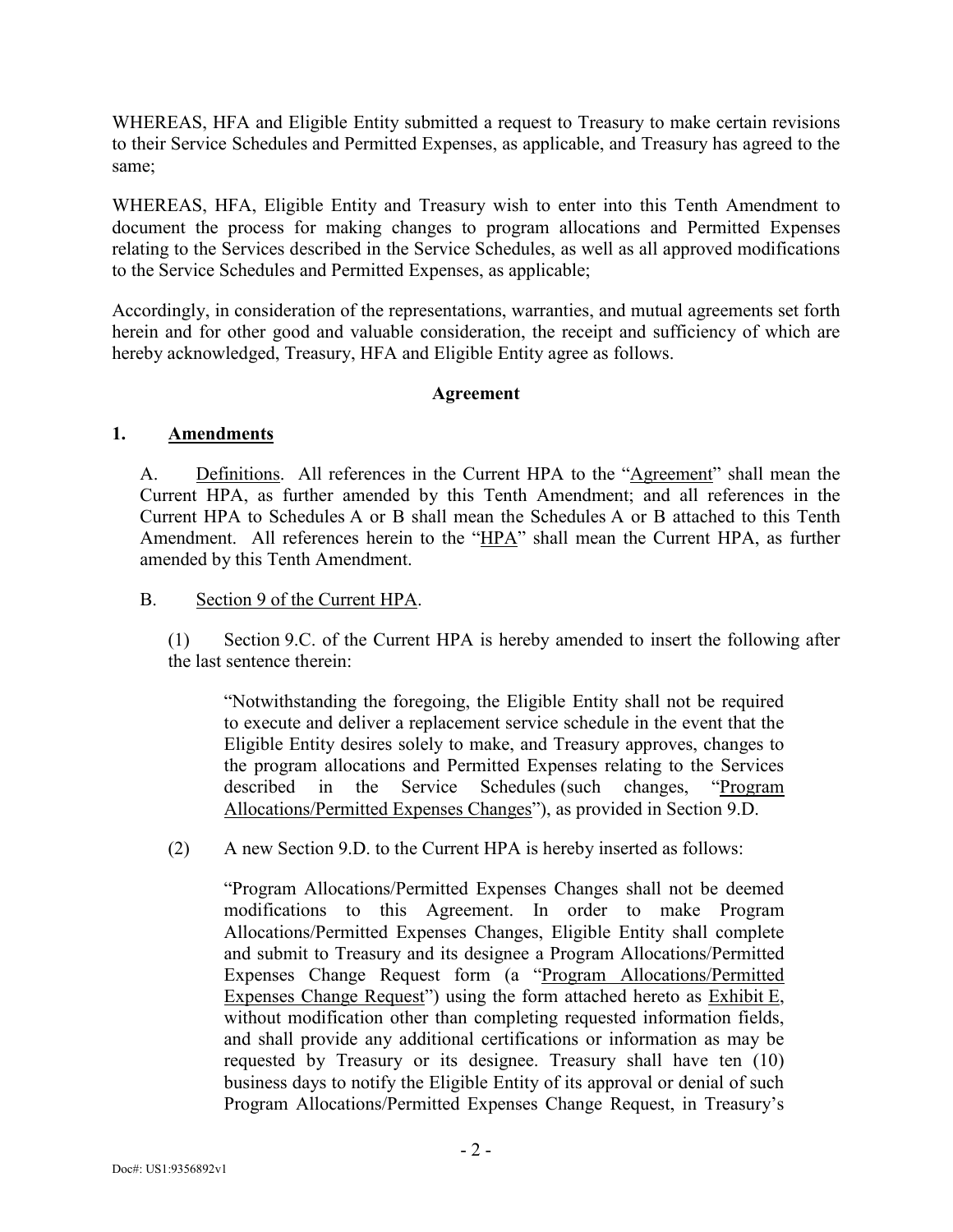sole discretion, which time frame may be extended in Treasury's sole discretion. The conditions precedent to Treasury's approval of a Program Allocations/Permitted Expenses Change Request are, among other things,: (i) delivery to Treasury and its designee of an executed and completed Program Allocations/Permitted Expenses Change Request; (ii) the performance by Eligible Entity of the Services described in the Service Schedules, in accordance with the terms and conditions of this Agreement; and (iii) the satisfaction by HFA and Eligible Entity of such other obligations as are set forth in this Agreement."

C. Schedule A. Schedule A attached to the Current HPA is hereby deleted in its entirety and replaced with Schedule A attached to this Tenth Amendment.

D. Schedule B. Schedule B attached to the Current HPA is hereby deleted in its entirety and replaced with Schedule B attached to this Tenth Amendment.

E. Schedule C. Schedule C attached to the Current HPA is hereby deleted in its entirety. All references in the Current HPA to "Schedule C" shall mean Exhibit 2 Permitted Administrative Expenses to the most current Program Allocations/Permitted Expenses Change Request on file with Treasury.

F. Exhibit E. The form of Program Allocations/Permitted Expenses Change Request attached as Exhibit E to this Amendment is hereby attached as Exhibit E to the Agreement.

#### **2. Representations, Warranties and Covenants**

A. HFA and Eligible Entity. HFA and Eligible Entity, each for itself, make the following representations, warranties and covenants to Treasury and the truth and accuracy of such representations and warranties and compliance with and performance of such covenants are continuing obligations of HFA and Eligible Entity, each as to itself. In the event that any of the representations or warranties made herein cease to be true and correct or HFA or Eligible Entity breaches any of its covenants made herein, HFA or Eligible Entity, as the case may be, agrees to notify Treasury immediately and the same shall constitute an Event of Default under the HPA.

(1) HFA and Eligible Entity each hereby certifies, represents and warrants as of the date hereof that each of the representations and warranties of HFA or Eligible Entity, as applicable, contained in the HPA are true, correct, accurate and complete in all material respects as of the date hereof. All covenants of HFA or Eligible Entity, as applicable, contained in the HPA shall remain in full force and effect and neither HFA, nor Eligible Entity is in breach of any such covenant.

(2) Eligible Entity has the full corporate power and authority to enter into, execute, and deliver this Tenth Amendment and any other closing documentation delivered to Treasury in connection with this Tenth Amendment, and to perform its obligations hereunder and thereunder.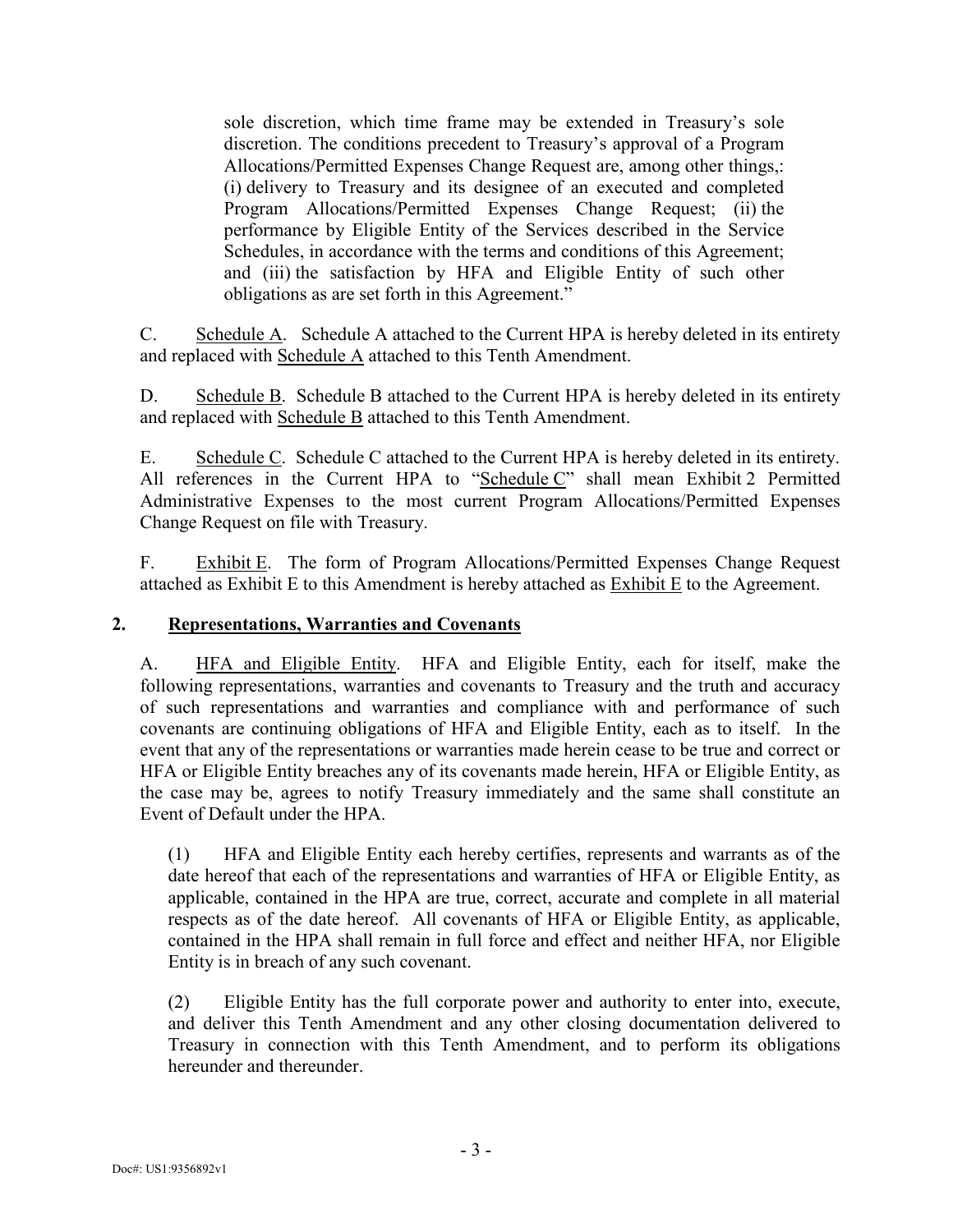(3) HFA has the full legal power and authority to enter into, execute, and deliver this Tenth Amendment and any other closing documentation delivered to Treasury in connection with this Tenth Amendment, and to perform its obligations hereunder and thereunder.

## **3. Miscellaneous**

A. The recitals set forth at the beginning of this Tenth Amendment are true and accurate and are incorporated herein by this reference.

B. Capitalized terms used but not defined herein shall have the meanings ascribed to them in the HPA.

C. Any provision of the HPA that is determined to be prohibited or unenforceable in any jurisdiction shall, as to such jurisdiction, be ineffective to the extent of such prohibition or unenforceability without invalidating the remaining provisions of the HPA, and no such prohibition or unenforceability in any jurisdiction shall invalidate such provision in any other jurisdiction.

D. This Tenth Amendment may be executed in two or more counterparts (and by different parties on separate counterparts), each of which shall be deemed an original, but all of which together shall constitute one and the same instrument. Facsimile or electronic copies of this Tenth Amendment shall be treated as originals for all purposes.

# [SIGNATURE PAGE FOLLOWS; REMAINDER OF PAGE INTENTIONALLY LEFT BLANK]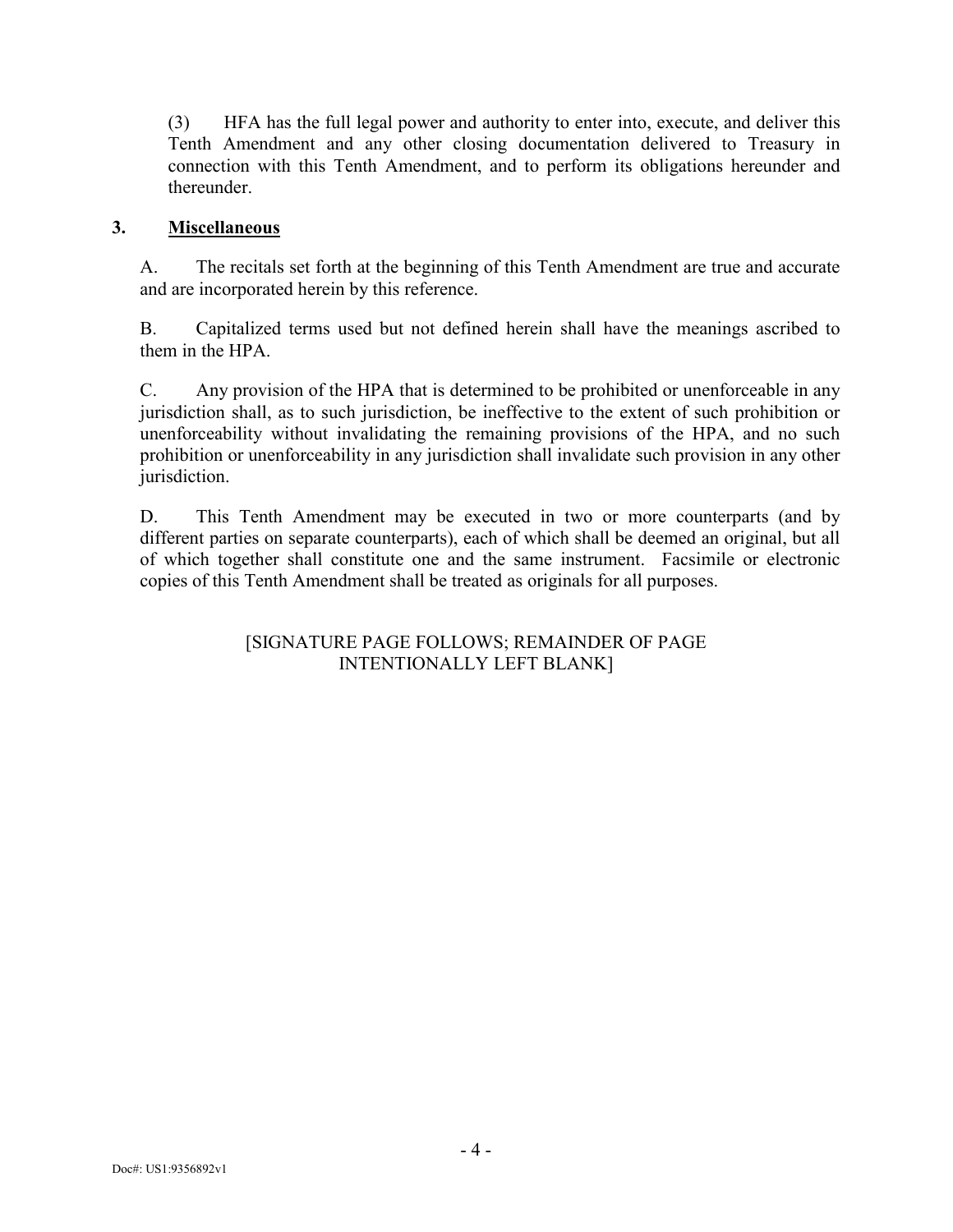**In Witness Whereof**, HFA, Eligible Entity and Treasury by their duly authorized officials hereby execute and deliver this Tenth Amendment to Commitment to Purchase Financial Instrument and HFA Participation Agreement as of the Amendment Date.

#### **HFA**: **TREASURY**:

ILLINOIS HOUSING DEVELOPMENT AUTHORITY

UNITED STATES DEPARTMENT OF THE **TREASURY** 

By: /s/ Mary R. Kenney By: Name: Mary R. Kenney<br>
Title: Executive Director<br>
Title: Acting Assistant Sec

Title: Acting Assistant Secretary for Financial Stability

#### **ELIGIBLE ENTITY**:

ILLINOIS HOUSING DEVELOPMENT **AUTHORITY** 

By: /s/ Mary R. Kenney Name: Mary R. Kenney Title: Executive Director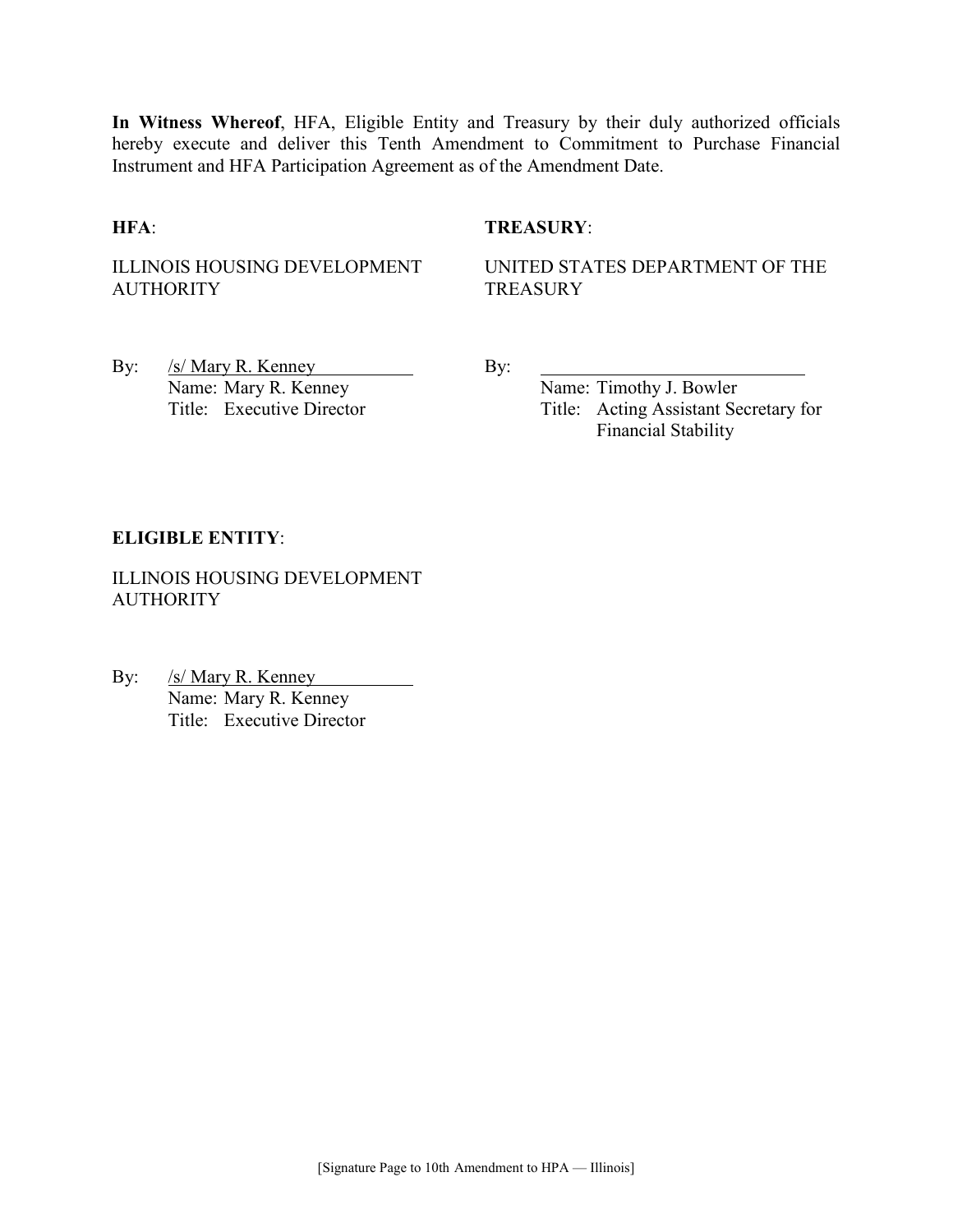# **EXHIBITS AND SCHEDULES**

- Schedule A Basic Information<br>Schedule B Service Schedules
- Schedule B Service Schedules<br>Exhibit E Form of Program A
- Form of Program Allocations/Permitted Expenses Change Request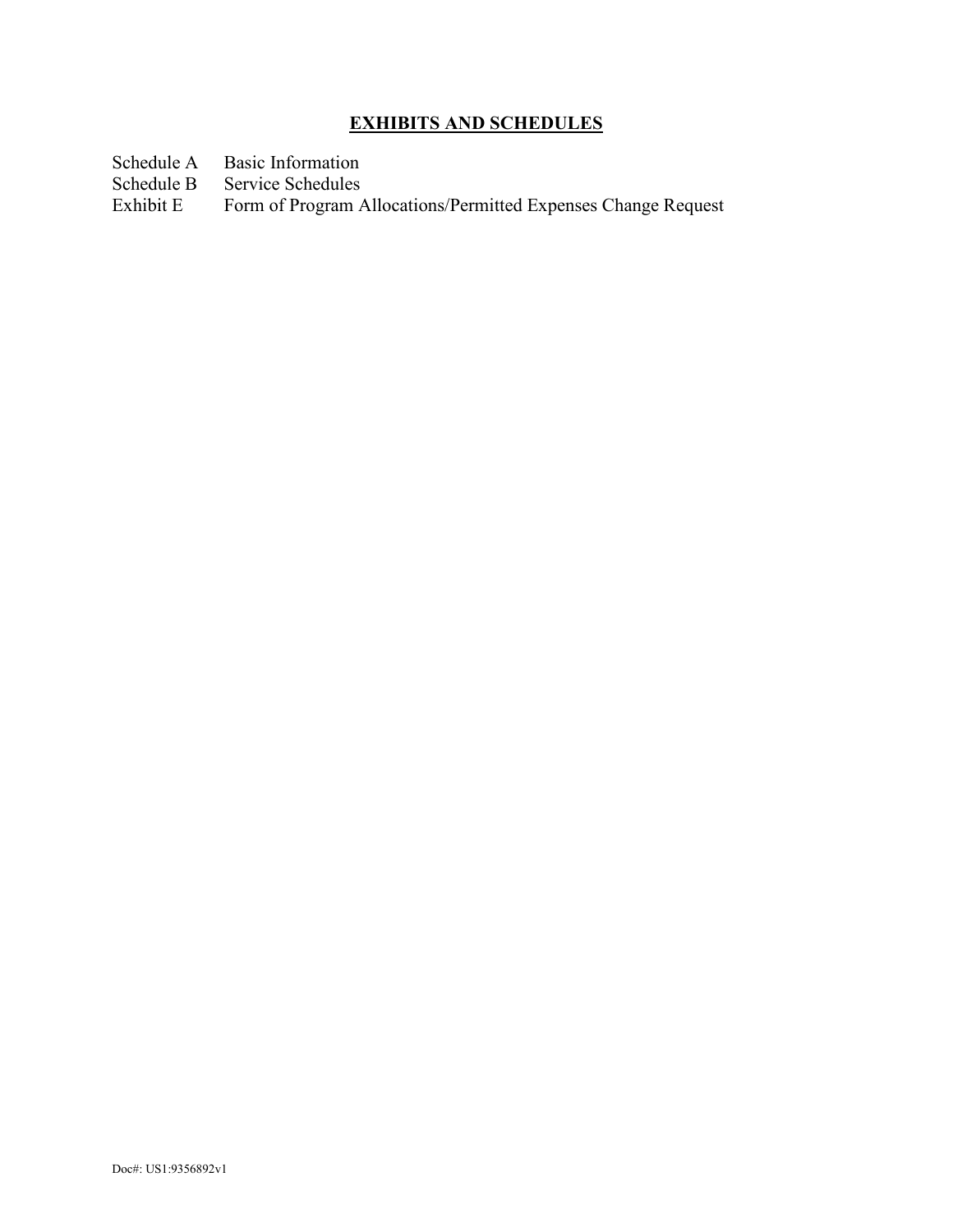#### **SCHEDULE A**

#### **BASIC INFORMATION**

| <b>Eligible Entity Information:</b>     |                                                                                                                                                                     |  |  |
|-----------------------------------------|---------------------------------------------------------------------------------------------------------------------------------------------------------------------|--|--|
| Name of the Eligible Entity:            | Illinois Housing Development Authority 1                                                                                                                            |  |  |
| Corporate or other organizational form: | a body politic and corporate under the laws<br>of the State of Illinois, pursuant to the<br>Illinois Housing Development Act, 20 ILCS<br>3805/1 et seq., as amended |  |  |
| Jurisdiction of organization:           | Illinois                                                                                                                                                            |  |  |
| Notice Information:                     |                                                                                                                                                                     |  |  |
| HFA Information:                        |                                                                                                                                                                     |  |  |
| Name of HFA:                            | Illinois Housing Development Authority <sup>1</sup>                                                                                                                 |  |  |
| Organizational form:                    | a body politic and corporate under the laws<br>of the State of Illinois, pursuant to the<br>Illinois Housing Development Act, 20 ILCS<br>3805/1 et seq., as amended |  |  |
| Date of Application:                    | September 1, 2010                                                                                                                                                   |  |  |
| Date of Action Plan:                    | September 1, 2010                                                                                                                                                   |  |  |
| Notice Information:                     |                                                                                                                                                                     |  |  |
| Program Participation Cap:              | \$445,603,557.00                                                                                                                                                    |  |  |
| Portion of Program Participation Cap    |                                                                                                                                                                     |  |  |

 $\overline{a}$ 

<span id="page-6-0"></span><sup>1</sup> References in the Agreement to the term "HFA" shall mean the Illinois Housing Development Authority ("IHDA") in its capacity as an HFA as such term is used in the Agreement; references in the Agreement to the term "Eligible Entity" shall mean IHDA, in its capacity as Eligible Entity as such term is used in the Agreement. Notwithstanding anything to the contrary in the Agreement, (A) for purposes of Section 4(G) thereof, (i) annual audited financial statements shall be due no later than one hundred eighty (180) days after the end of IHDA's fiscal year, and (ii) quarterly financial statements shall be due no later than forty-five (45) days after the end of each quarter commencing with the first full quarter ending after the Effective Date; provided that for any quarter IHDA does not prepare unaudited financial statements for its internal use, or to be sent to a third party, such quarterly unaudited financial statement shall not be required and instead IHDA shall provide to Treasury, no later than fortyfive (45) days after the end of each quarter commencing with the first full quarter ending after the Effective Date, summary expenses by category [*e.g*., in-take partners, IHDA specific expenses (*e.g*. salaries), and last business day of the quarter's Depository Account bank statement, which information will allow Treasury to review and confirm the funds used for the Services and Permitted Expenses; (B) for purposes of Section 7 thereof, the powers and authority of IHDA shall be governed by and construed in accordance with the laws of the State of Illinois.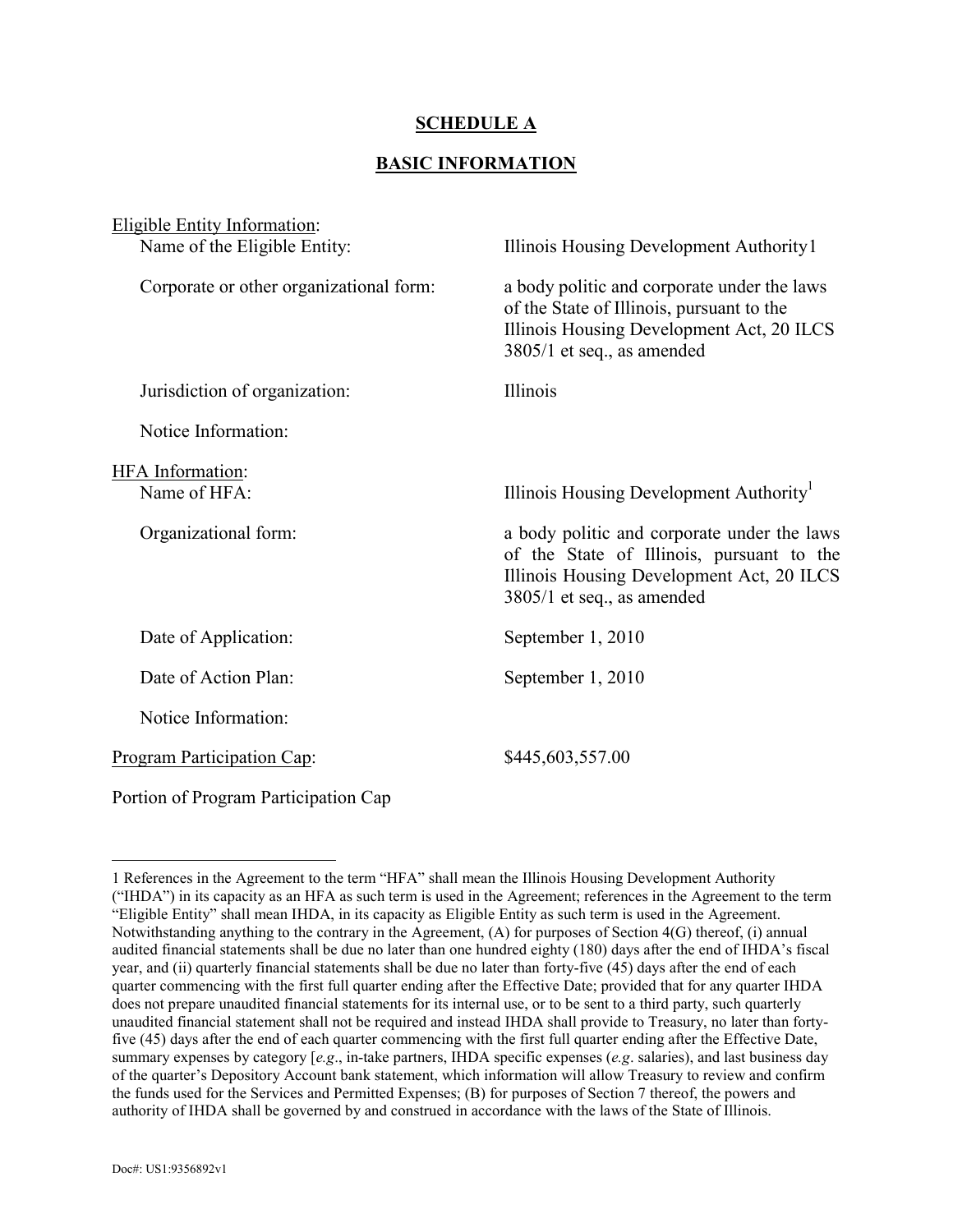| Representing Original HHF Funds:                                             | N/A                                                                                                                                                             |
|------------------------------------------------------------------------------|-----------------------------------------------------------------------------------------------------------------------------------------------------------------|
| Portion of Program Participation Cap<br>Representing Unemployment HHF Funds: | \$166,352,726.00                                                                                                                                                |
| Permitted Expenses:                                                          | \$64,207,357.00                                                                                                                                                 |
| Closing Date:                                                                | September 23, 2010                                                                                                                                              |
| <b>First Amendment Date:</b>                                                 | September 29, 2010                                                                                                                                              |
| <b>Second Amendment Date:</b>                                                | December 16, 2010                                                                                                                                               |
| Third Amendment Date:                                                        | May 11, 2011                                                                                                                                                    |
| Fourth Amendment Date:                                                       | August 3, 2011                                                                                                                                                  |
| Fifth Amendment Date:                                                        | January 25, 2012                                                                                                                                                |
| <b>Sixth Amendment Date:</b>                                                 | August 24, 2012                                                                                                                                                 |
| <b>Seventh Amendment Date:</b>                                               | September 28, 2012                                                                                                                                              |
| Eighth Amendment Date:                                                       | March 8, 2013                                                                                                                                                   |
| Ninth Amendment Date:                                                        | August 9, 2013                                                                                                                                                  |
| Tenth Amendment Date:                                                        | April 11, 2014                                                                                                                                                  |
| <b>Eligible Entity Depository Account Information:</b>                       | See account information set forth in the<br>Depository Account Control Agreement<br>Eligible<br>between<br>Treasury and<br>Entity<br>regarding the HHF Program. |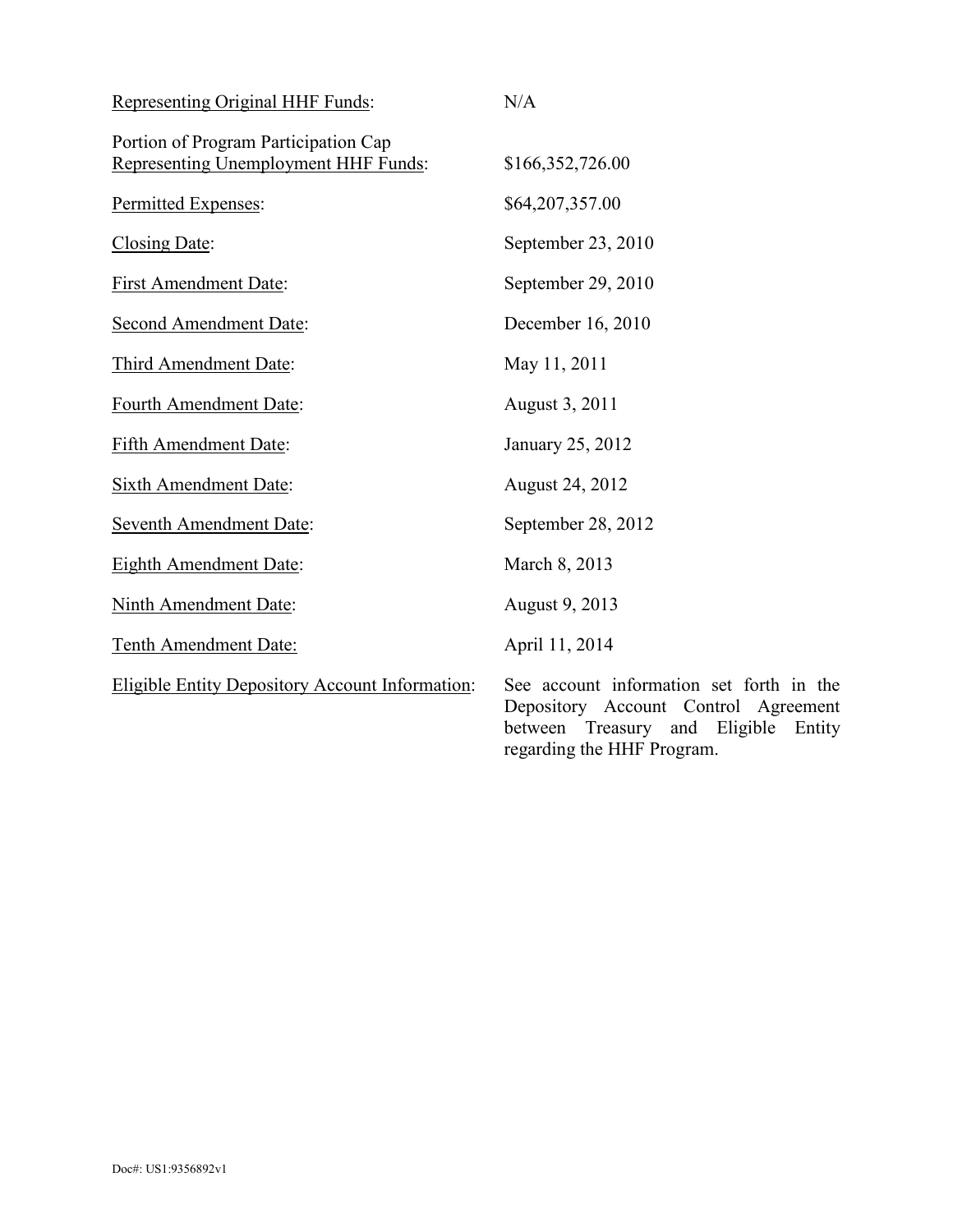## **SCHEDULE B**

#### **SERVICE SCHEDULES**

The Service Schedules attached as Schedule B to the Current HPA are hereby deleted in their entirety and replaced with the attached Service Schedules (numbered sequentially as Service Schedule B-1, Service Schedule B-2, et. seq.), which collectively comprise Schedule B to the HPA.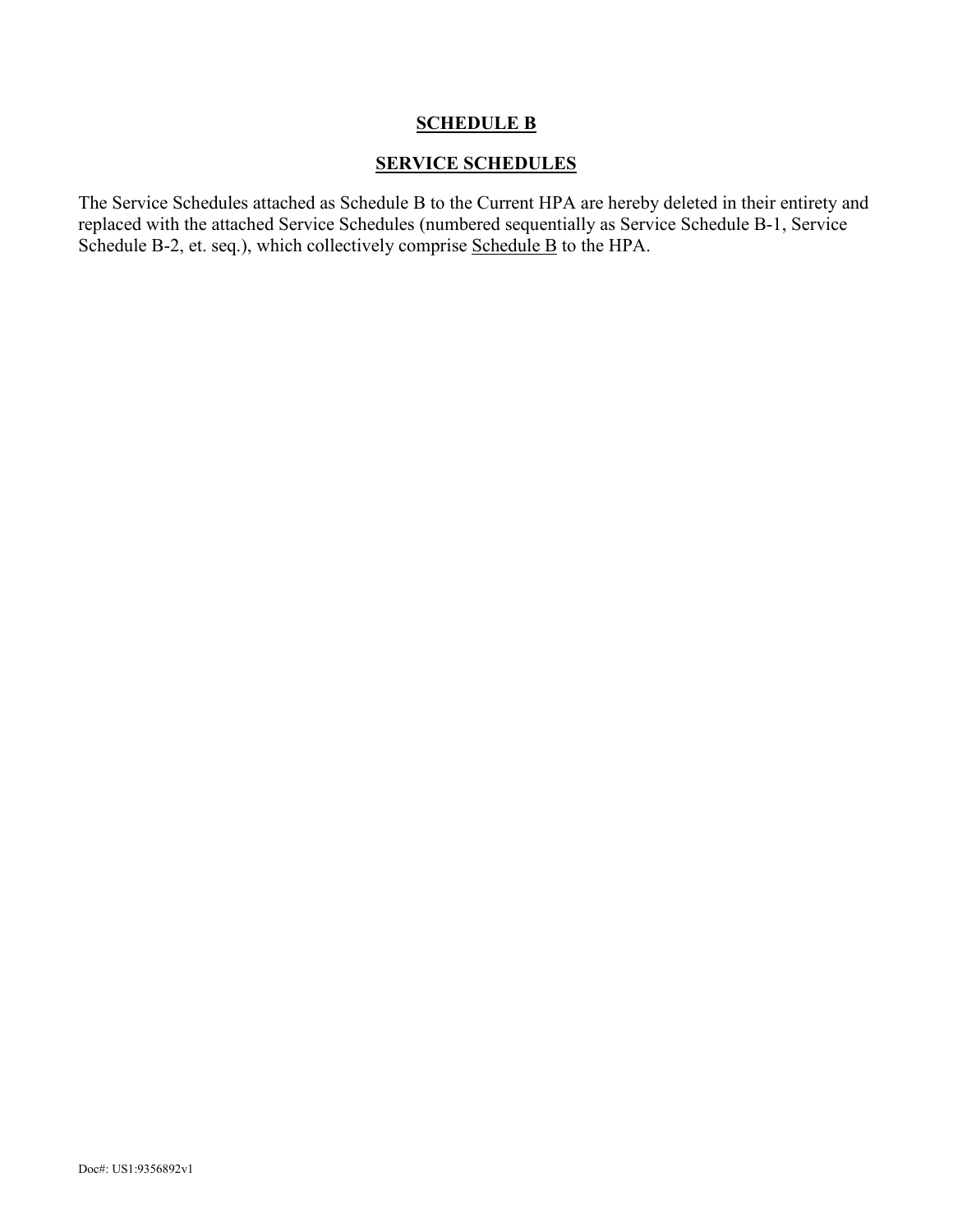# **SERVICE SCHEDULE B-1**

# **Illinois Housing Development Authority**

# **Hardest Hit Fund Homeowner Emergency Loan Program (HHF HELP)**

| 1. | <b>Program Overview</b> | Illinois' Homeowner Emergency Loan Program (HHF HELP or<br>the Program) will assist homeowners who have experienced an<br>income reduction due to unemployment or underemployment in<br>two ways: Monthly Mortgage Payment Assistance and<br>Reinstatement Assistance.<br>Monthly Mortgage Payment<br>Assistance will be provided for up to 18 months. Reinstatement<br>Assistance will pay a homeowner's delinquent balance and other<br>associated fees and costs. Borrowers may be eligible for<br>Reinstatement Assistance combined with Monthly Mortgage<br>Payment Assistance or Reinstatement Assistance as determined<br>by first mortgage DTI program parameters. |
|----|-------------------------|----------------------------------------------------------------------------------------------------------------------------------------------------------------------------------------------------------------------------------------------------------------------------------------------------------------------------------------------------------------------------------------------------------------------------------------------------------------------------------------------------------------------------------------------------------------------------------------------------------------------------------------------------------------------------|
|    |                         | For Monthly Mortgage Payment Assistance, IHDA will make<br>full mortgage payments to the servicer on behalf of the borrower<br>while the household remains eligible for assistance. While full<br>mortgage payments are made on their behalf, the borrower must<br>contribute partial mortgage payments to IHDA on a monthly<br>Timely partial payments to IHDA are required for<br>basis.<br>continued program assistance.                                                                                                                                                                                                                                                |
|    |                         | After a maximum of 18 months of full mortgage payments,<br>borrowers will resume making their mortgage payments<br>independently. If borrowers regain employment and earn<br>sufficient income to adequately afford their mortgage during the<br>18 months, borrowers will be transitioned from the Program. If<br>the household maximum assistance level available is reached,<br>IHDA will end assistance.                                                                                                                                                                                                                                                               |
|    |                         | Borrowers will be referred to the Program through the HHF<br>HELP website and/or hotline, a housing counselor, or other<br>entities. All client intakes of borrowers will be performed by<br>IHDA approved intake agencies or IHDA staff. Intake agencies<br>will screen applications and provide a full application package<br>to IHDA for final approval.                                                                                                                                                                                                                                                                                                                |
| 2. | <b>Program Goal</b>     | The goal of the Program is to assist homeowners who have<br>experienced an income reduction due to unemployment or<br>underemployment with Monthly Mortgage Payment Assistance<br>and Reinstatement Assistance that will allow them to pursue<br>sustainable income and homeownership without the immediate                                                                                                                                                                                                                                                                                                                                                                |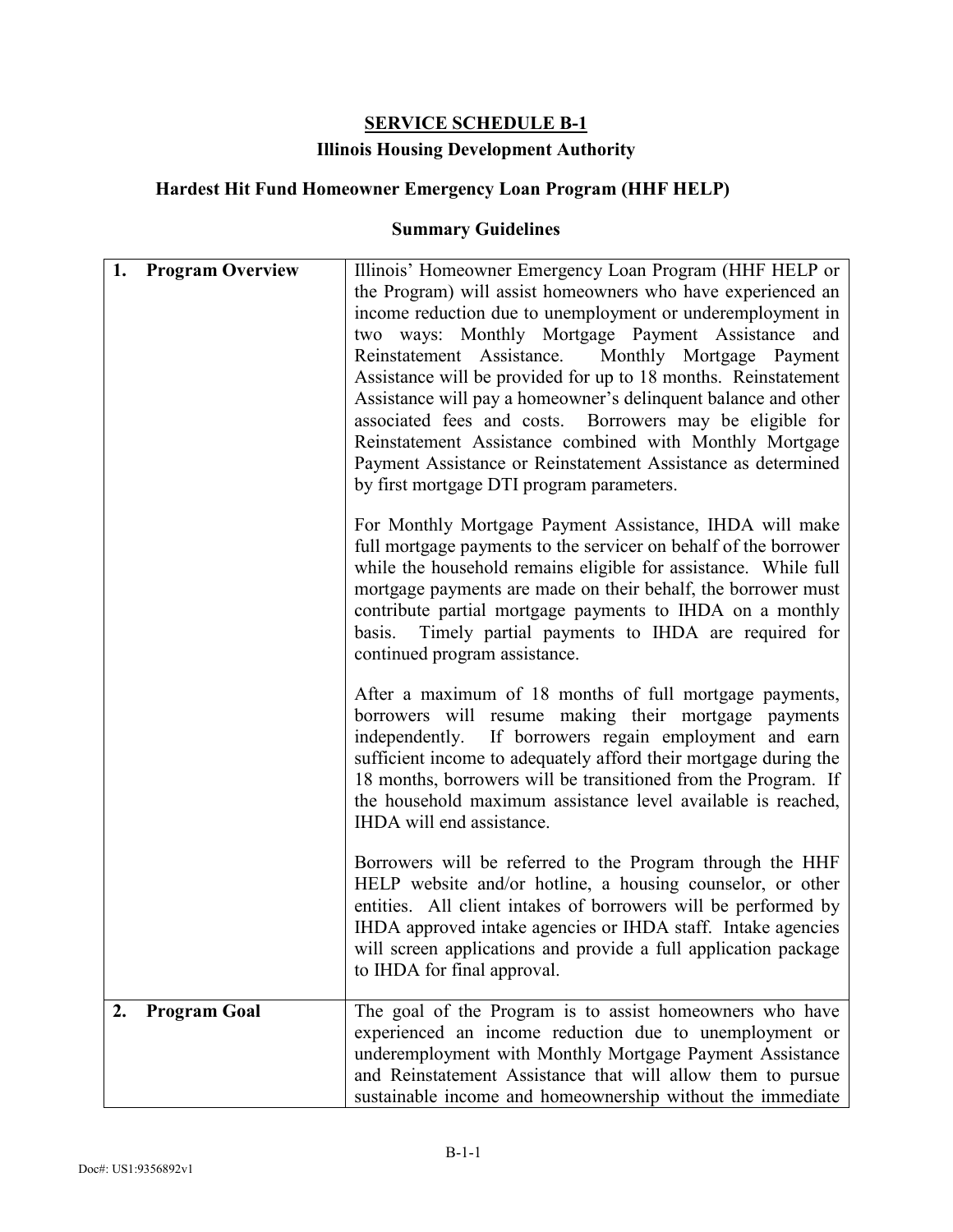|    |                                                                                       | threat of default or foreclosure.                                                                                                                                                                                                                                                                                                                                                                                                                                                                                                                                                                                                                     |
|----|---------------------------------------------------------------------------------------|-------------------------------------------------------------------------------------------------------------------------------------------------------------------------------------------------------------------------------------------------------------------------------------------------------------------------------------------------------------------------------------------------------------------------------------------------------------------------------------------------------------------------------------------------------------------------------------------------------------------------------------------------------|
| 3. | <b>Target Population /</b><br><b>Areas</b>                                            | The Program aims to serve all areas of the State and all<br>employment sectors as the foreclosure crisis and unemployment<br>crisis in Illinois is diverse. Funds will only be available to<br>households at or below the moderate income level for the State<br>(120% of area median, as defined by HUD).                                                                                                                                                                                                                                                                                                                                            |
| 4. | <b>Program Allocation</b><br>(Excluding<br><b>Administrative</b><br><b>Expenses</b> ) | Program allocation amount on file with Treasury.                                                                                                                                                                                                                                                                                                                                                                                                                                                                                                                                                                                                      |
| 5. | <b>Borrower Eligibility</b><br>Criteria                                               | Homeowners must meet the following program criteria:<br>Present income at or below 120% of area median;<br>Experienced a substantial reduction in income due to<br>$\bullet$<br>unemployment or underemployment event;<br>Certification that the loss of income was involuntary<br>$\bullet$<br>(hardship affidavit required);<br>Fee simple title ownership on a property not exceeding<br>$\bullet$<br>four units;<br>Liquid assets cannot exceed program guidelines; and<br>Reinstatement Assistance and Monthly Mortgage<br>Payment Assistance will be made available to eligible<br>borrowers based on first mortgage DTI program<br>parameters. |
| 6. | <b>Property / Loan</b><br><b>Eligibility Criteria</b>                                 | Property criteria includes:<br>Property must be owner-occupied;<br>Property can be one, two, three, and four units;<br>Property must be the primary residence of the borrowers;<br>and<br>Property types can include single-family<br>homes,<br>detached or attached houses, town homes, condos,<br>mobile homes on permanent foundations recorded as real<br>property.<br>Loan criteria includes:<br>Loan must be secured by a first position lien;<br>Homeowners can have a maximum present mortgage<br>amount of \$500,000; and<br>Homeowners must carry a fixed rate mortgage or an<br>adjustable rate mortgage.                                  |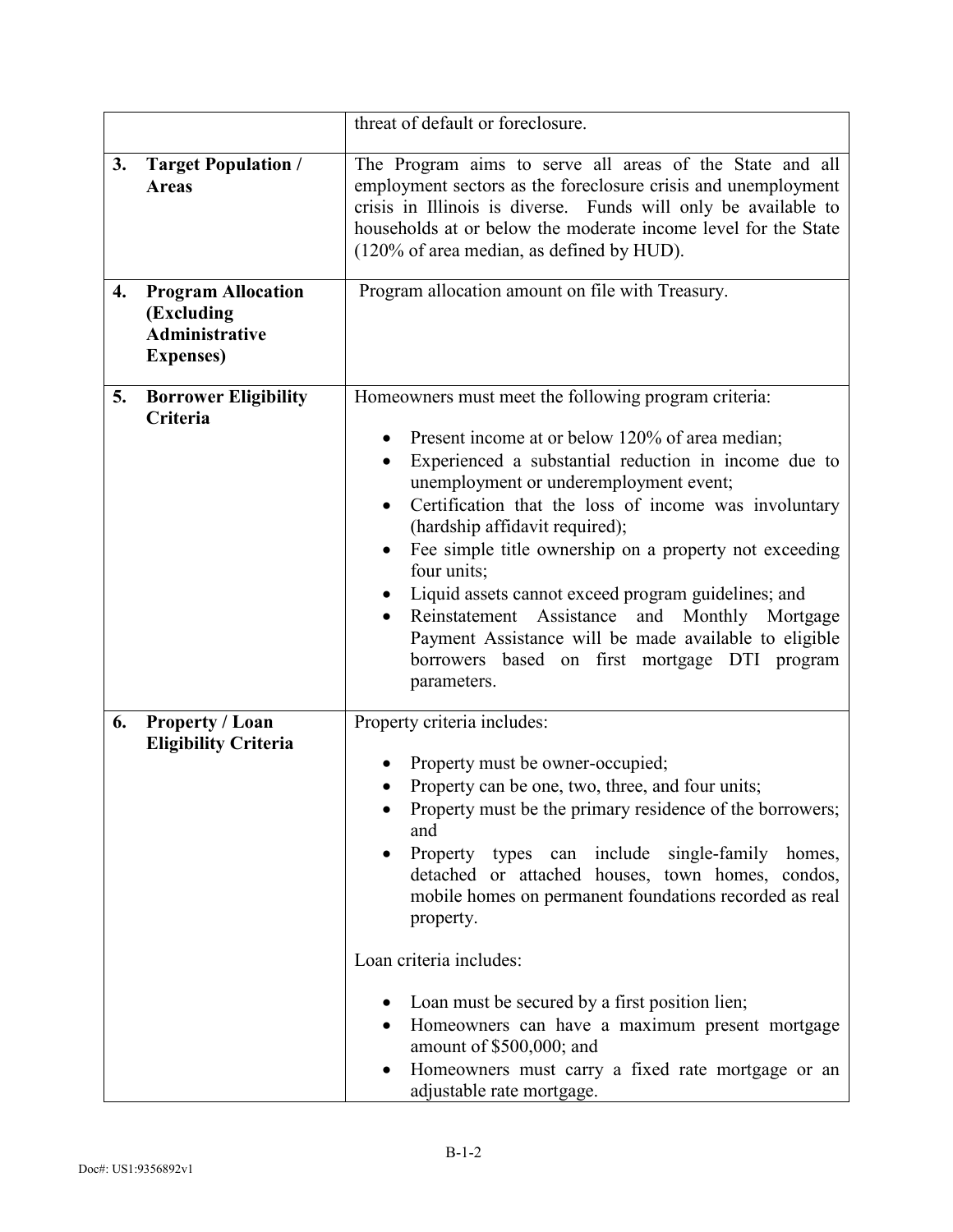| 7. | <b>Program Exclusions</b>                                     | Homeowners with interest-only or negative amortization<br>mortgages;<br>Assistance for subordinate mortgages;<br>Homeowners that own and/or are a party to mortgages<br>on multiple residential properties; and<br>Applicants unable to substantiate past and current<br>$\bullet$<br>income or failing to provide required program<br>documentation as requested.                                                                                                                                                |
|----|---------------------------------------------------------------|-------------------------------------------------------------------------------------------------------------------------------------------------------------------------------------------------------------------------------------------------------------------------------------------------------------------------------------------------------------------------------------------------------------------------------------------------------------------------------------------------------------------|
| 8. | <b>Structure of Assistance</b>                                | Assistance will be in the form of a non-recourse, non-<br>amortizing, zero-percent interest, ten-year forgivable loan. The<br>forgivable loan will be recorded as a subordinate lien and will<br>only be repaid if net equity proceeds exist in the event of sale or<br>refinance. Following the first five years, the forgivable loan will<br>be forgiven on a monthly pro rata basis for the remaining five-<br>year term. On or before December 31, 2017, any remaining<br>funds will be returned to Treasury. |
| 9. | <b>Per Household</b><br><b>Assistance</b>                     | The maximum amount of assistance per homeowner is<br>\$35,000.00.                                                                                                                                                                                                                                                                                                                                                                                                                                                 |
|    | 10. Duration of Assistance                                    | Homeowners can receive assistance for a maximum of 18<br>months. Upon expending the maximum amount per household,<br>assistance will terminate. If borrowers regain employment and<br>earn sufficient income to adequately afford their mortgage<br>during the 18 months, borrowers will be transitioned from the<br>Failure to make the partial monthly mortgage<br>Program.<br>payment or any violation of program terms may terminate the<br>homeowner's assistance.                                           |
|    | 11. Estimated Number of<br>Participating<br><b>Households</b> | IHDA anticipates that 10,000 - 12,000 households will be<br>assisted through the HHF HELP Program.                                                                                                                                                                                                                                                                                                                                                                                                                |
|    | 12. Program Inception /<br><b>Duration</b>                    | The statewide Program launch is currently operational.<br>Implementation of \$35,000.00 per borrower allocation will<br>begin approximately 30 - 90 days after the Eighth Amendment<br>Date.                                                                                                                                                                                                                                                                                                                      |
|    | 13. Program Interactions<br>with Other HFA<br><b>Programs</b> | Households served under the National Foreclosure Mitigation<br>Counseling (NFMC) Program may also be reviewed for HHF<br>HELP eligibility.                                                                                                                                                                                                                                                                                                                                                                        |
|    | 14. Program Interactions<br>with HAMP                         | Clients denied for a HAMP modification may be eligible for<br>assistance through this Program. Intake agencies evaluating<br>eligibility for clients may also review for possible HAMP<br>eligibility. Clients eligible for forbearance under the HAMP<br>Unemployment Program may be eligible for assistance through                                                                                                                                                                                             |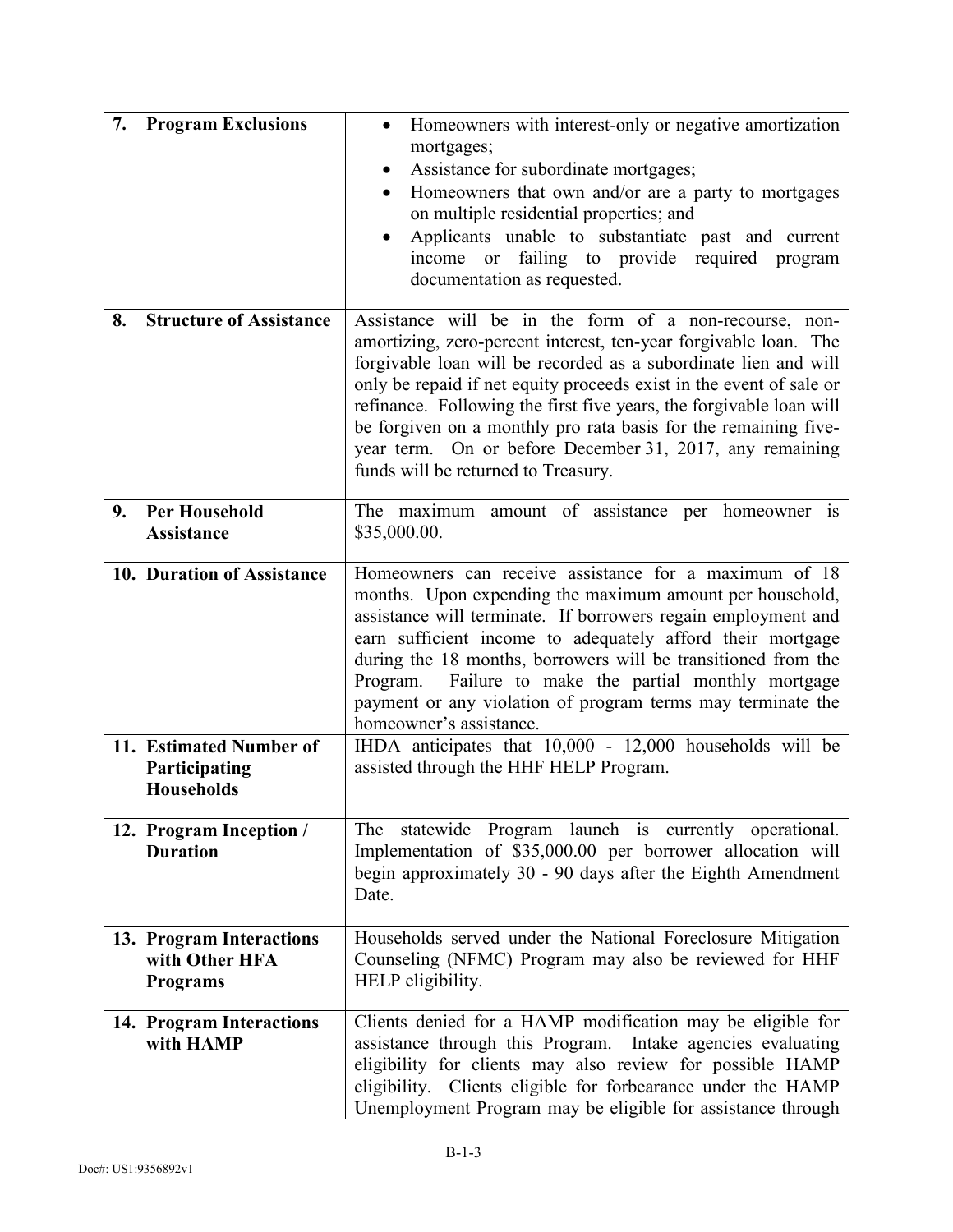|                           | HHF HELP. HHF HELP may precede, follow, or run<br>concurrently with the HAMP UP forbearance.                                 |
|---------------------------|------------------------------------------------------------------------------------------------------------------------------|
| 15. Program Leverage with | The Program requires no financial contribution from servicers or                                                             |
| <b>Other Financial</b>    | lenders, but they will be encouraged to waive fees as the HHF                                                                |
| <b>Resources</b>          | HELP Program provides direct benefit to their loan portfolio.                                                                |
|                           | IHDA will work to collaborate with servicers and lenders to<br>effectively manage payments and information of the borrowers. |
| 16. Qualify as an         | $\overline{\mathsf{d}}$ Yes<br>$\square$ No                                                                                  |
| Unemployment              |                                                                                                                              |
| Program                   |                                                                                                                              |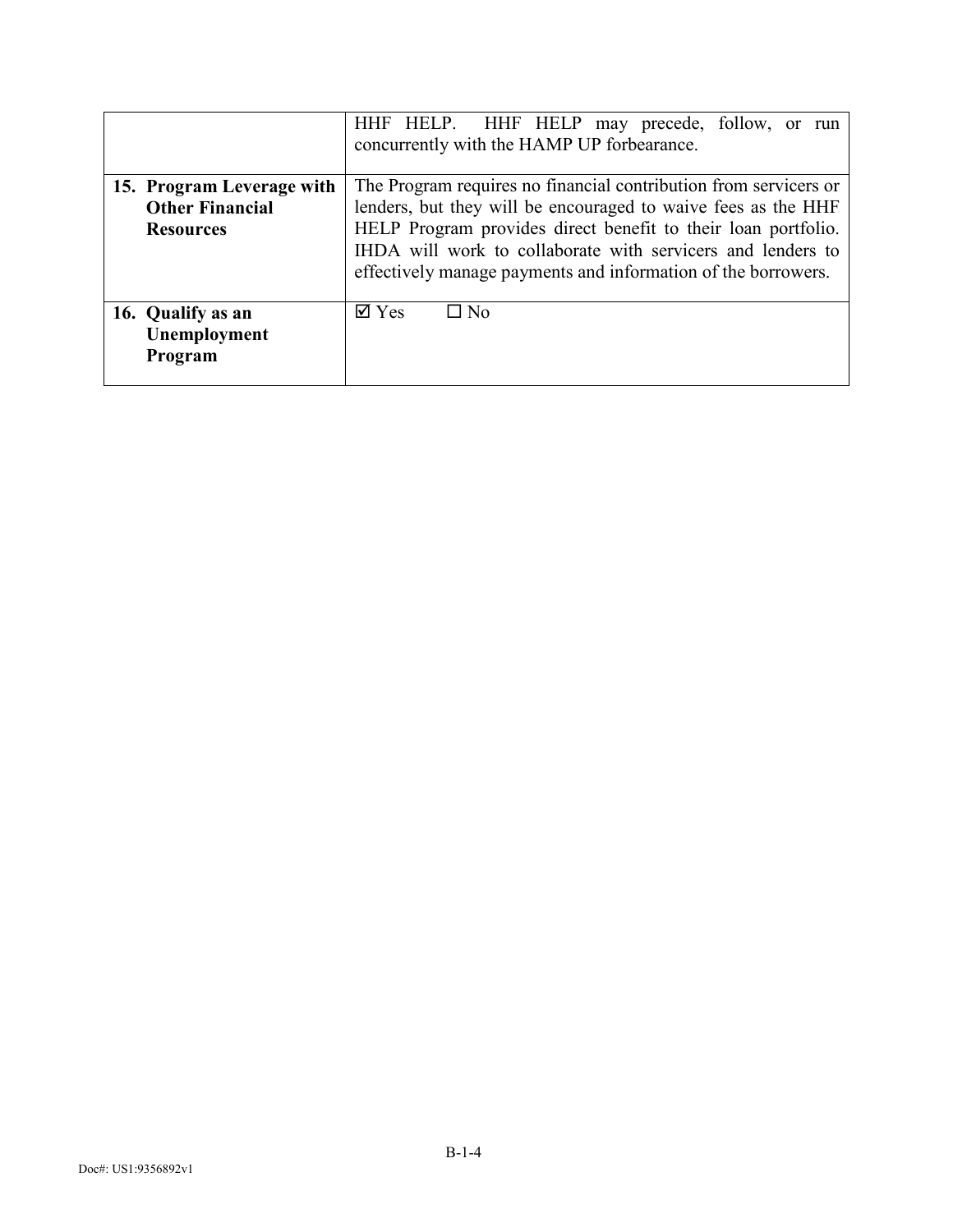#### **SERVICE SCHEDULE B-2 Illinois Housing Development Authority**

# **Mercy Housing, Inc. Mortgage Resolution Fund Program (MRF)**

| 1.<br><b>Program Overview</b> | The Illinois Housing Development Authority (IHDA) will<br>partner with MRF, LLC, a non-profit partnership formed by<br>Mercy Portfolio Services; Mercy Housing, Inc.; Enterprise<br>Community Partners, Inc.; the Housing Partnership Network;<br>and the National Community Stabilization Trust, to use HHF<br>funds to purchase delinquent loans in hardest-hit markets from<br>lending institutions and capital markets trading desks at deeply<br>discounted prices, modify such loans to an affordable level for<br>the homeowner and then, assuming a successful trial<br>modification period, rewrite the loan and if the market is<br>amenable, sell the loan. Alternatively, MRF (or the Program)<br>will provide households not eligible for modification with<br>support through property disposition and transition to new<br>housing and in certain limited circumstances the loan will have<br>to be foreclosed. |
|-------------------------------|--------------------------------------------------------------------------------------------------------------------------------------------------------------------------------------------------------------------------------------------------------------------------------------------------------------------------------------------------------------------------------------------------------------------------------------------------------------------------------------------------------------------------------------------------------------------------------------------------------------------------------------------------------------------------------------------------------------------------------------------------------------------------------------------------------------------------------------------------------------------------------------------------------------------------------|
|                               | More specifically, the Mortgage Resolution Fund Program is<br>designed to:                                                                                                                                                                                                                                                                                                                                                                                                                                                                                                                                                                                                                                                                                                                                                                                                                                                     |
|                               | 1) identify, source and perform loan level due diligence in order<br>to purchase delinquent residential first mortgage loans from<br>servicers/owners at a price consistent with the underlying<br>property value and the mortgage's net present value;                                                                                                                                                                                                                                                                                                                                                                                                                                                                                                                                                                                                                                                                        |
|                               | 2) upon purchase of the loan, offer qualifying homeowners an<br>opportunity to enter a trial modification period where the loan<br>will be restructured to achieve a front end debt ratio of not<br>greater than 31 percent of the gross household income;                                                                                                                                                                                                                                                                                                                                                                                                                                                                                                                                                                                                                                                                     |
|                               | 3) work with the qualifying household during the trial period to<br>reduce their debt to achieve a total debt ratio no greater than<br>50% of the gross household income to strengthen the loan asset;                                                                                                                                                                                                                                                                                                                                                                                                                                                                                                                                                                                                                                                                                                                         |
|                               | 4) upon successful completion of the trial period, permanently<br>modify the first mortgage by writing down the principal to an<br>amount no less 75 percent and no greater than 95 percent of the<br>current appraised value, with a monthly payment no greater than<br>31 percent of gross monthly income and a 30-year term and<br>amortization;                                                                                                                                                                                                                                                                                                                                                                                                                                                                                                                                                                            |
|                               | 5) structure a portion of the first mortgage amount equal to the                                                                                                                                                                                                                                                                                                                                                                                                                                                                                                                                                                                                                                                                                                                                                                                                                                                               |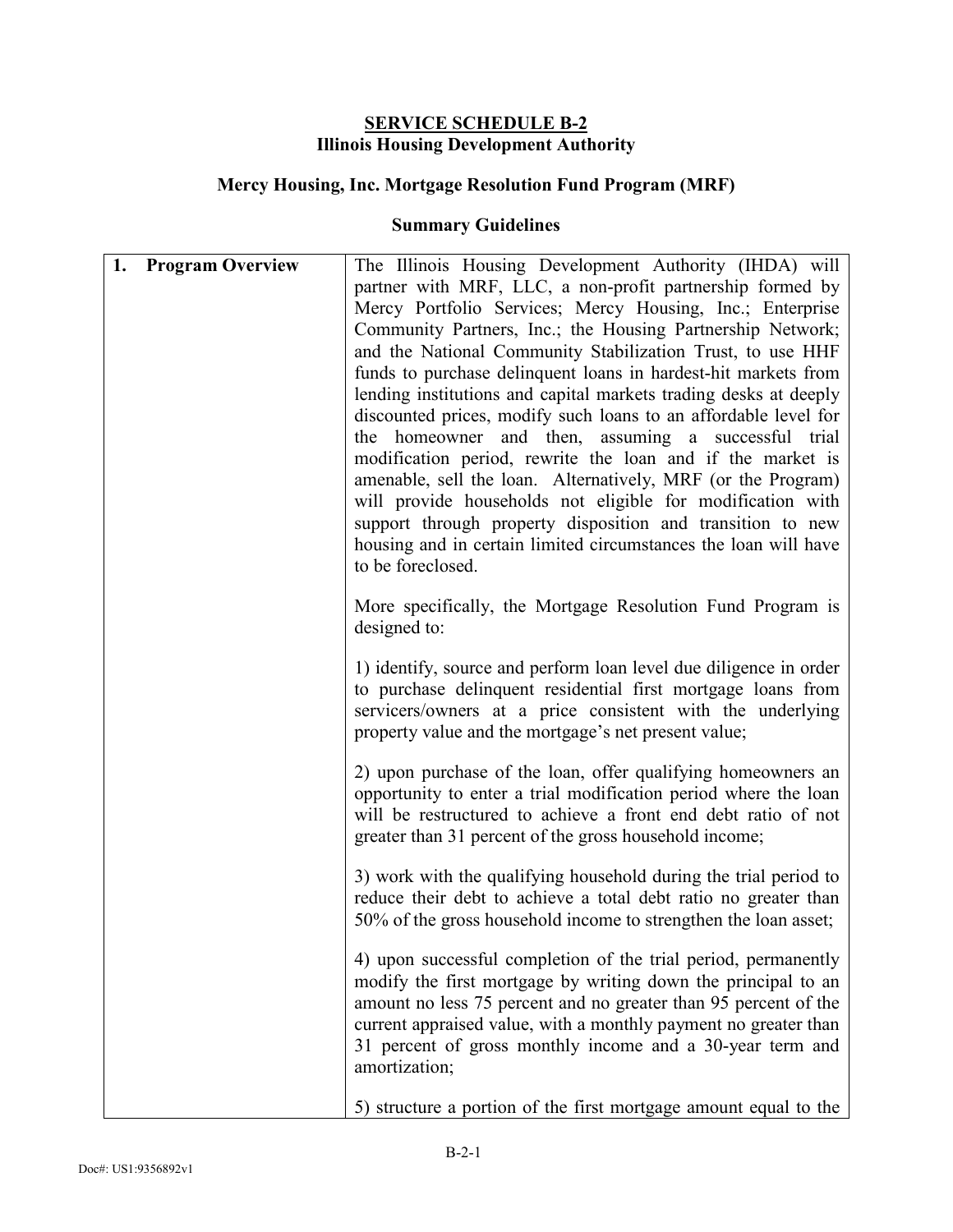|    |                                                                                       | difference between the market value of the property and the<br>permanently modified loan amount, on a 0 percent, 10-year<br>forgivable basis;<br>6) offer an alternative disposition to households with loans<br>unable to be permanently modified;<br>7) secure title when owners, who are otherwise qualified to<br>participate in the Program, walk away from the property or are<br>uninterested in an alternative disposition;<br>8) secure title when owners/loans are not qualified to participate<br>in the Program, in which event MRF, LLC will reimburse IHDA<br>for any HHF monies expended with respect to that loan;<br>9) provide asset management of all homes owned until a final |
|----|---------------------------------------------------------------------------------------|----------------------------------------------------------------------------------------------------------------------------------------------------------------------------------------------------------------------------------------------------------------------------------------------------------------------------------------------------------------------------------------------------------------------------------------------------------------------------------------------------------------------------------------------------------------------------------------------------------------------------------------------------------------------------------------------------|
|    |                                                                                       | disposition is reached; and<br>10) provide compliance and reporting functions from both a loan<br>and fund level.                                                                                                                                                                                                                                                                                                                                                                                                                                                                                                                                                                                  |
| 2. | <b>Program Goal</b>                                                                   | The Program aims to keep families in their homes or provide<br>families with support for an orderly property disposition and<br>transition to new housing, which will help to stabilize<br>neighborhoods and housing markets.                                                                                                                                                                                                                                                                                                                                                                                                                                                                      |
| 3. | <b>Target Population /</b><br><b>Areas</b>                                            | The Program will be available in the six County Chicago-Metro<br>areas, which includes Cook, DuPage, Kane, Kendall, Lake, and<br>Will Counties, to low-to-moderate income households.                                                                                                                                                                                                                                                                                                                                                                                                                                                                                                              |
| 4. | <b>Program Allocation</b><br>(Excluding<br><b>Administrative</b><br><b>Expenses</b> ) | Program allocation amount on file with Treasury.                                                                                                                                                                                                                                                                                                                                                                                                                                                                                                                                                                                                                                                   |
| 5. | <b>Borrower Eligibility</b><br>Criteria                                               | Borrower circumstances will determine whether they are placed<br>into one of three options:<br>trial modification leading to<br>permanent modification, alternative disposition or foreclosure.<br>Specific eligibility criteria for each of the foregoing options are<br>set forth in the MRF Program Guidelines. All borrowers will be<br>required to sign a financial hardship affidavit.                                                                                                                                                                                                                                                                                                       |
| 6. | Property / Loan<br><b>Eligibility Criteria</b>                                        | The following waterfall process will be used to determine those<br>loans eligible for purchase:                                                                                                                                                                                                                                                                                                                                                                                                                                                                                                                                                                                                    |
|    |                                                                                       | Filter One: Geography                                                                                                                                                                                                                                                                                                                                                                                                                                                                                                                                                                                                                                                                              |
|    |                                                                                       | The census tracts within each eligible county will be<br>analyzed and those that score between 12 and 19, as defined                                                                                                                                                                                                                                                                                                                                                                                                                                                                                                                                                                               |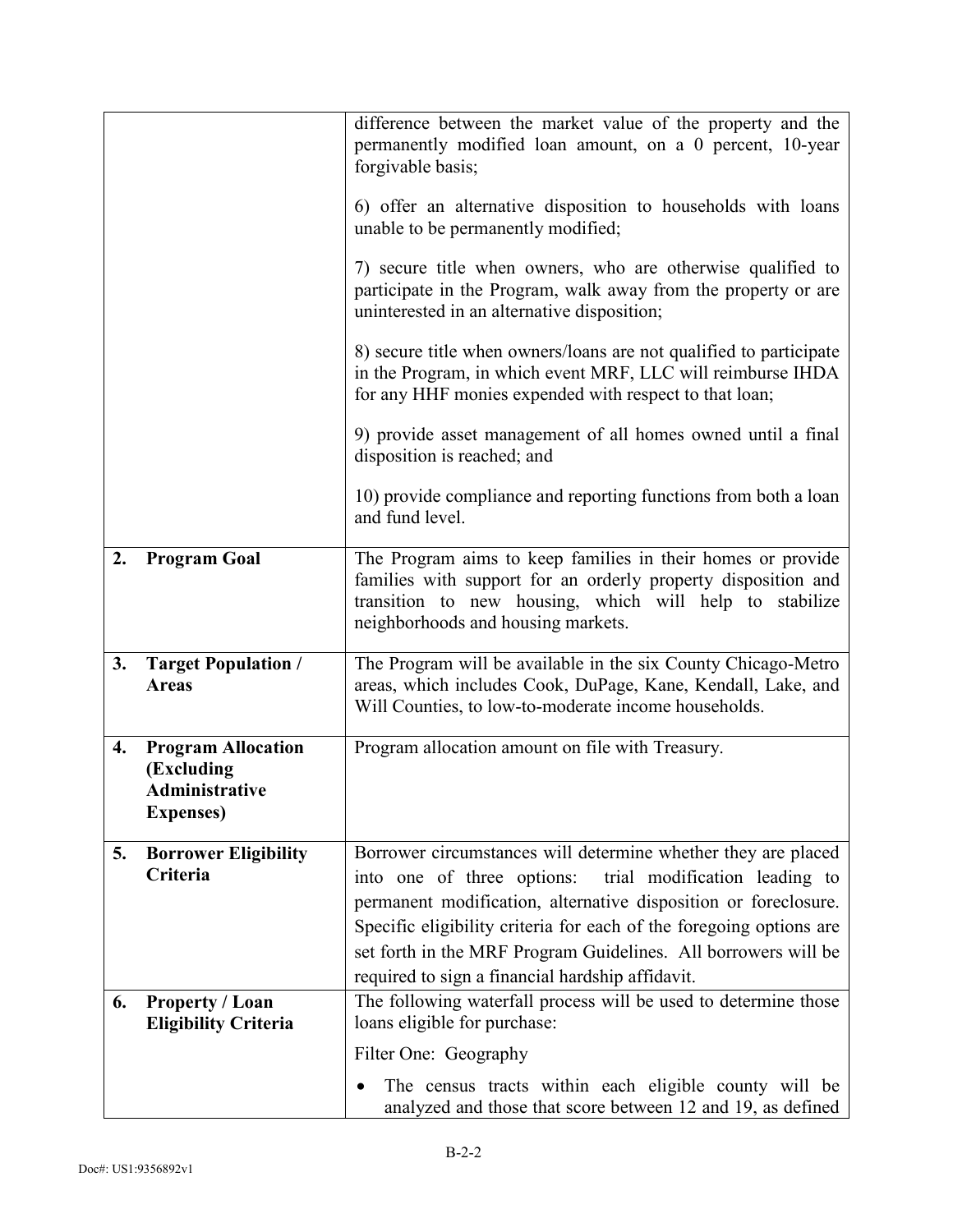|                                                 | by HUD NSP2-CIS, will be eligible.<br>The selected census tracks will be evaluated and those with<br>a USPS vacancy rate of 10 percent or less will be eligible.<br>The selected census tracks will be evaluated to determine<br>$\bullet$<br>market viability by analyzing sales data to determine (1) if<br>the market has stabilized; (2) velocity and absorption rates;<br>and, $(3)$ purchase price ranges for the area.<br>Filter Two: Loan Terms and Status<br>Owner-occupied, single family loans<br>$\bullet$<br>Secured with an FHA/VA/USDA/Conventional/Sub-prime<br>product (no exclusions will be made because of interest rate,<br>amortization period, credit, documentation,<br>mortgage<br>insurance, origination date, $LTV$ )<br>First lien position<br>٠<br>Payment delinquency of 30 days or greater but prior to<br>judgment<br>Property value equal to or less than \$500,000<br>Principal balance at or below what a borrower earning<br>120 percent of area median income can afford (assuming 30)<br>year term, 5 percent rate) |
|-------------------------------------------------|-----------------------------------------------------------------------------------------------------------------------------------------------------------------------------------------------------------------------------------------------------------------------------------------------------------------------------------------------------------------------------------------------------------------------------------------------------------------------------------------------------------------------------------------------------------------------------------------------------------------------------------------------------------------------------------------------------------------------------------------------------------------------------------------------------------------------------------------------------------------------------------------------------------------------------------------------------------------------------------------------------------------------------------------------------------|
| 7.<br><b>Program Exclusions</b>                 | Any loans to homeowners that do not meet above criteria.                                                                                                                                                                                                                                                                                                                                                                                                                                                                                                                                                                                                                                                                                                                                                                                                                                                                                                                                                                                                  |
| <b>Structure of Assistance</b><br>8.            | Structure a portion of the first mortgage amount equal to the<br>difference between the market value of the property and the<br>permanently modified loan amount, on a zero-percent, ten-year<br>forgivable basis.                                                                                                                                                                                                                                                                                                                                                                                                                                                                                                                                                                                                                                                                                                                                                                                                                                        |
|                                                 | Borrower payments made through the trial and permanent<br>modification periods as well as any funds generated through the<br>sale of the permanently modified loans, or sale or rental of<br>properties, will be used to pay program costs, program fees and<br>repay HHF. HHF monies returned to IHDA will undergo a<br>close out review and, subject to IHDA's approval, will be<br>returned to IHDA. On or before December 31, 2017, any<br>remaining funds will be returned to Treasury.                                                                                                                                                                                                                                                                                                                                                                                                                                                                                                                                                              |
| <b>Per Household</b><br>9.<br><b>Assistance</b> | The maximum refinance amount will be equal to or less than<br>\$500,000. The median refinance amount is expected to be<br>approximately \$130,000.                                                                                                                                                                                                                                                                                                                                                                                                                                                                                                                                                                                                                                                                                                                                                                                                                                                                                                        |
| 10. Duration of Assistance                      | Duration of assistance will vary from borrower to borrower<br>based<br>circumstances<br>surrounding each<br>on<br>and<br>market<br>conditions. However, all borrowers will be refinanced or<br>transitioned to another managed option prior to the expiration of                                                                                                                                                                                                                                                                                                                                                                                                                                                                                                                                                                                                                                                                                                                                                                                          |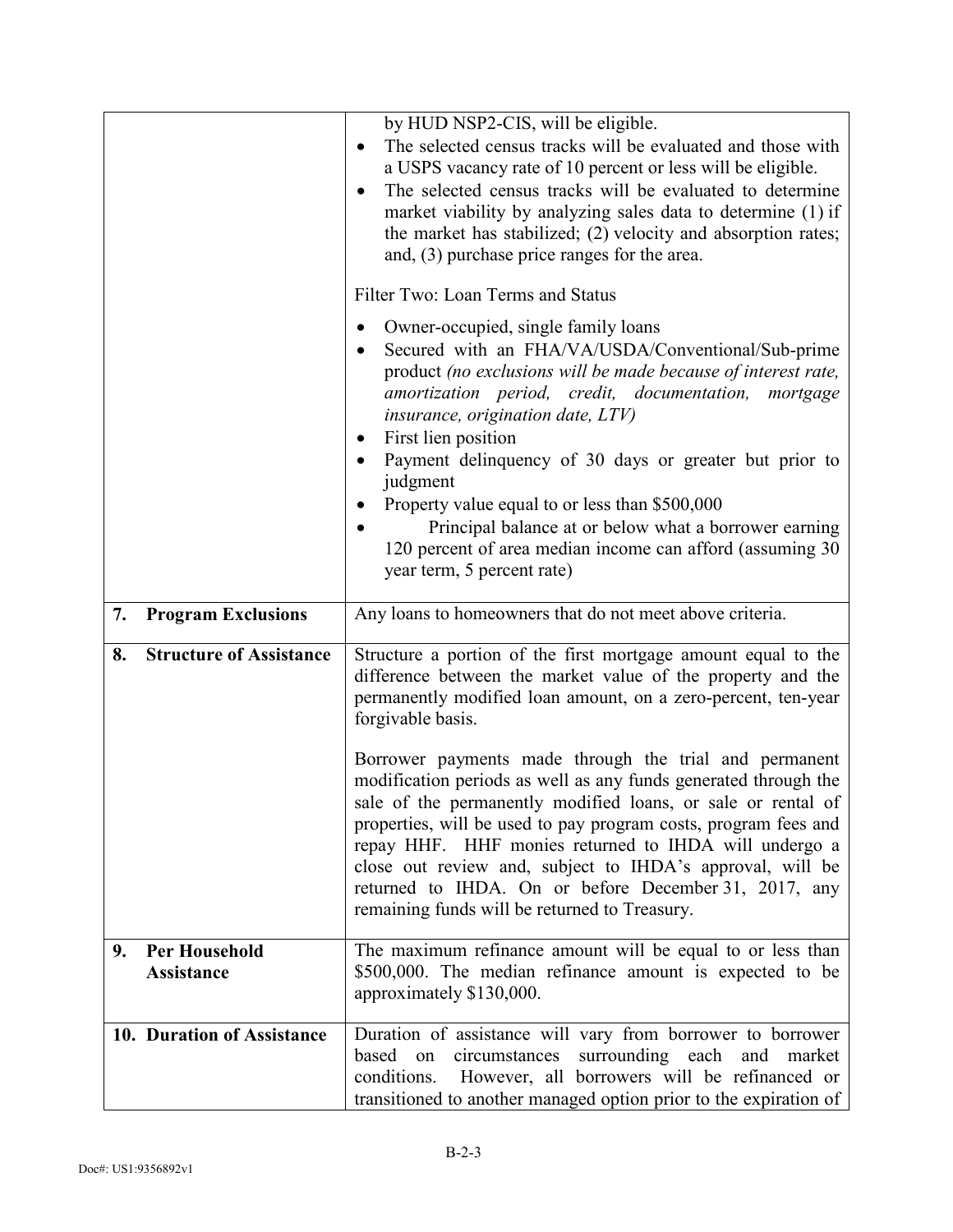|                                                                         | the Program in 2017 with exceptions permitted upon approval<br>by MRF, LLC.                                                                                                                                                                                                                                               |
|-------------------------------------------------------------------------|---------------------------------------------------------------------------------------------------------------------------------------------------------------------------------------------------------------------------------------------------------------------------------------------------------------------------|
| 11. Estimated Number of<br>Participating<br><b>Households</b>           | Estimated number of households $-250$ to 1,000                                                                                                                                                                                                                                                                            |
| 12. Program Inception /<br><b>Duration</b>                              | It is expected that the Program will begin approximately 120<br>days from the date of Treasury approval and the first loans will<br>be purchased within approximately 60 days thereafter.                                                                                                                                 |
| 13. Program Interactions<br>with Other HFA<br><b>Programs</b>           | It is expected that certain MRF Trial Modification Program<br>(TMP) ineligible loans (those with inadequate income to support<br>the required minimum mortgage loan amount) will be eligible<br>for IHDA's standard HHF program and will be referred to<br>IHDA to submit an application and have eligibility determined. |
| 14. Program Interactions<br>with HAMP                                   | It is expected that some of the delinquent mortgages purchased<br>under this Program may have been unsuccessful under HAMP.<br>No currently performing loans under the HAMP program will be<br>eligible.                                                                                                                  |
| 15. Program Leverage with<br><b>Other Financial</b><br><b>Resources</b> | Loans will be purchased at a discount.                                                                                                                                                                                                                                                                                    |
| 16. Qualify as an<br>Unemployment<br>Program                            | $\Box$ Yes<br>$\boxtimes$ No                                                                                                                                                                                                                                                                                              |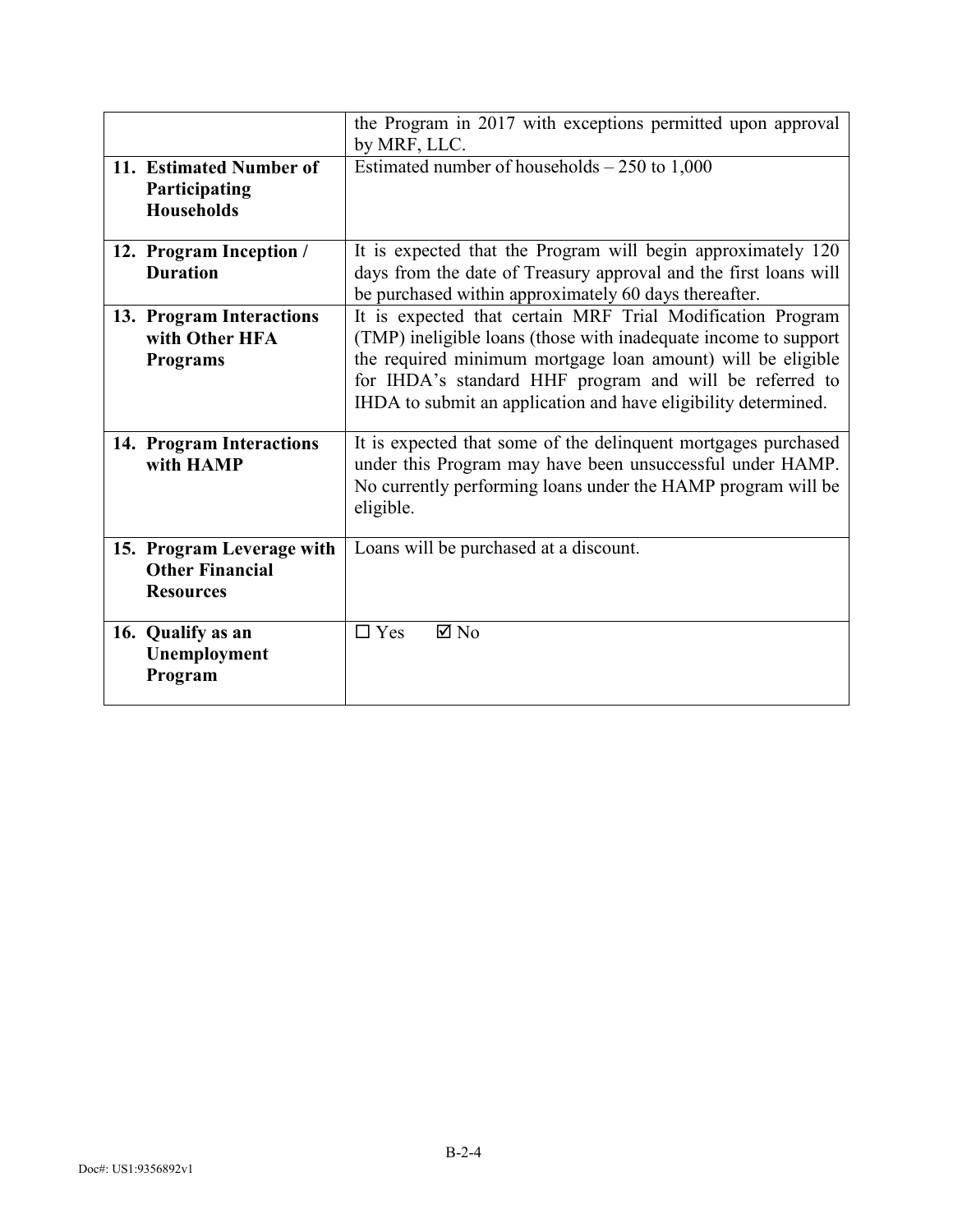#### **SERVICE SCHEDULE B-3 Illinois Housing Development Authority**

# **Hardest Hit Fund Home Preservation Program (HPP)**

| 1. | <b>Program Overview</b>                                                               | Illinois' Home Preservation Program (HPP or the Program) will<br>leverage HHF dollars to facilitate a refinance, recast (for recast<br>initial LTV must be 95% or higher), or permanent modification of<br>the first mortgage through an escrow arrearage (including related<br>fees and costs), principal reduction, and/or reinstatement payment<br>to bring the household monthly payment to an affordable level<br>(maximum housing DTI of 38%). A second lien payoff payment<br>be provided to facilitate<br>first<br>also<br>a<br>mortgage<br>may<br>modification/recast/refinance. HPP will assist homeowners who<br>are financially unable to make their mortgage payments due to a<br>program-eligible hardship causing a decrease in income or an<br>increase in expenses. |
|----|---------------------------------------------------------------------------------------|--------------------------------------------------------------------------------------------------------------------------------------------------------------------------------------------------------------------------------------------------------------------------------------------------------------------------------------------------------------------------------------------------------------------------------------------------------------------------------------------------------------------------------------------------------------------------------------------------------------------------------------------------------------------------------------------------------------------------------------------------------------------------------------|
| 2. | <b>Program Goal</b>                                                                   | The goal of this Program is to facilitate long-term mortgage<br>sustainability by leveraging HPP funds with a servicer-specific<br>loan reinstatement, modification, recast, and/or refinance.<br>This<br>will reduce the likelihood of continued mortgage delinquency, re-<br>default, or long-term unaffordability due to negative equity.                                                                                                                                                                                                                                                                                                                                                                                                                                         |
| 3. | <b>Target Population /</b><br><b>Areas</b>                                            | The Program aims to serve all areas of Illinois. Funds will only be<br>available to households at or below the moderate income level for<br>the State (120% of area median, as defined by HUD).                                                                                                                                                                                                                                                                                                                                                                                                                                                                                                                                                                                      |
| 4. | <b>Program Allocation</b><br>(Excluding<br><b>Administrative</b><br><b>Expenses</b> ) | Program allocation amount on file with Treasury.                                                                                                                                                                                                                                                                                                                                                                                                                                                                                                                                                                                                                                                                                                                                     |
| 5. | <b>Borrower Eligibility</b><br>Criteria                                               | Homeowners must meet the following program criteria:<br>Present income at or below 120% of area median;<br>Current housing debt-to-income ratio of 25% or higher;<br>Loan is delinquent or in imminent default;<br>At least one person in the household must have consistent<br>employment and/or income sources;<br>Hardship reason must be affirmed through a signed<br>affidavit and conform to program guidelines; and<br>Liquid assets cannot exceed program guidelines.                                                                                                                                                                                                                                                                                                        |
| 6. | <b>Property / Loan</b>                                                                | Owner-occupied and primary residence;<br>Properties can be up to four units;                                                                                                                                                                                                                                                                                                                                                                                                                                                                                                                                                                                                                                                                                                         |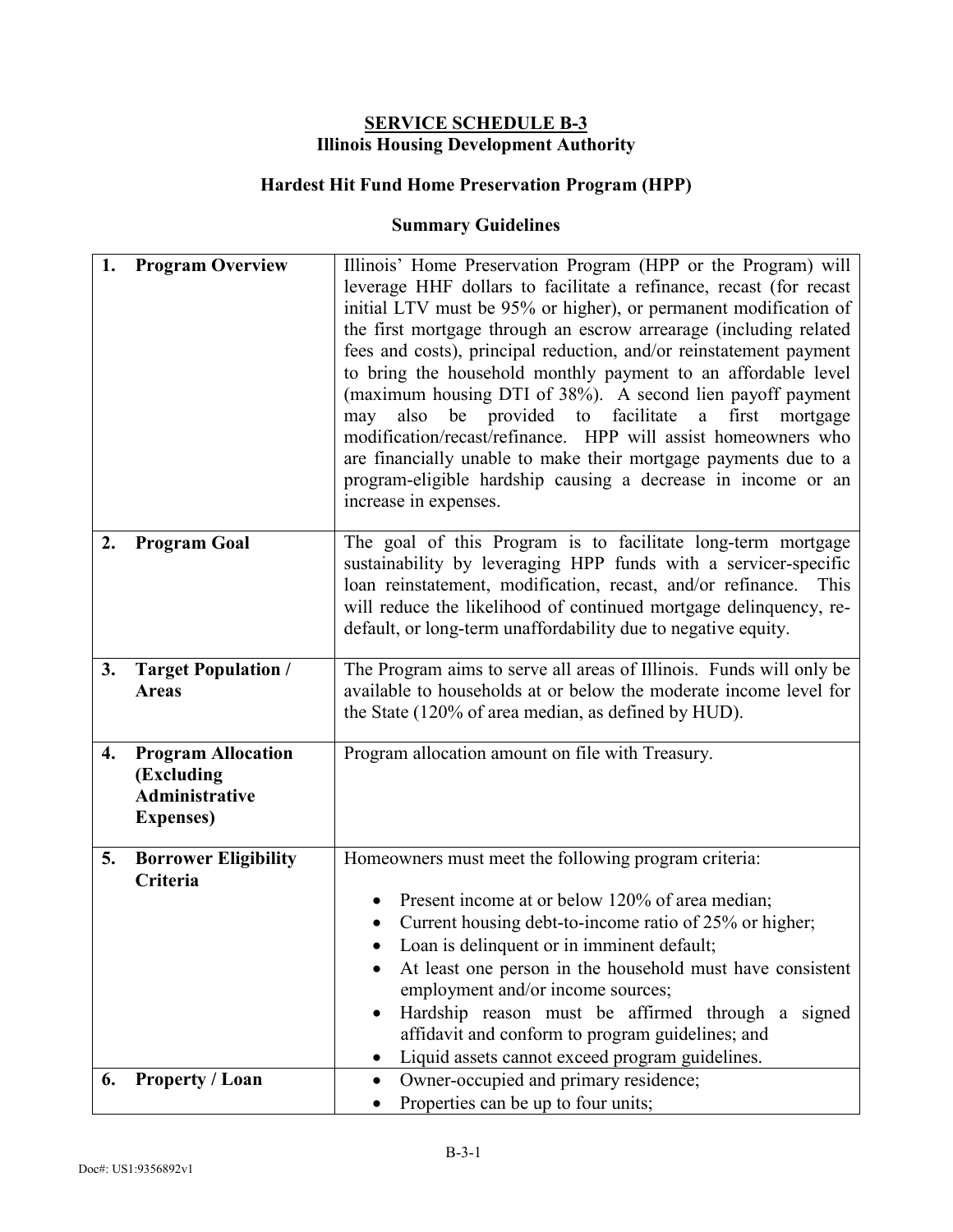|    | <b>Eligibility Criteria</b>                                   | Property types can include single-family homes, detached<br>or attached houses, town homes, condos, mobile homes on<br>permanent foundations recorded as real property;<br>Homeowners must carry a fixed rate mortgage or an<br>adjustable rate mortgage;<br>Homeowners with interest-only or negative amortization<br>mortgages can qualify if the modification/refinance places<br>them in a fully amortizing product; and<br>Unpaid principal balance at application cannot exceed<br>\$500,000. |
|----|---------------------------------------------------------------|-----------------------------------------------------------------------------------------------------------------------------------------------------------------------------------------------------------------------------------------------------------------------------------------------------------------------------------------------------------------------------------------------------------------------------------------------------------------------------------------------------|
| 7. | <b>Program Exclusions</b>                                     | Applicants unable to substantiate current income or failing to<br>provide required program documentation as requested.                                                                                                                                                                                                                                                                                                                                                                              |
| 8. | <b>Structure of Assistance</b>                                | Assistance will be in the form of a non-amortizing, zero-percent<br>interest, five-year forgivable loan. The forgivable loan will be<br>recorded as a subordinate lien and will only be repaid if net equity<br>proceeds exist in the event of sale or refinance. The loan will be<br>forgiven on a monthly pro rata basis for the five-year term. On or<br>before December 31, 2017, any remaining funds will be returned to<br>Treasury.                                                          |
| 9. | <b>Per Household</b><br><b>Assistance</b>                     | Eligible borrowers may receive up to \$50,000.00, not including<br>leveraged servicer dollars. If an applicant also receives or received<br>assistance through Illinois' Hardest Hit Fund Program Homeowner<br>Emergency Loan Program (HHF HELP), their maximum total<br>assistance amount from HHF HELP and HPP cannot exceed<br>\$50,000.00.                                                                                                                                                      |
|    | 10. Duration of Assistance                                    | Assistance under HPP is intended to be a one-time payment to the<br>servicer.                                                                                                                                                                                                                                                                                                                                                                                                                       |
|    | 11. Estimated Number of<br>Participating<br><b>Households</b> | Approximately 500 households. Program will be piloted with<br>IHDA and expanded to other lenders if successful and funds are<br>available.                                                                                                                                                                                                                                                                                                                                                          |
|    | 12. Program Inception /<br><b>Duration</b>                    | It is estimated that HPP will begin approximately 120 days after<br>approval.                                                                                                                                                                                                                                                                                                                                                                                                                       |
|    | 13. Program Interactions<br>with Other HFA<br><b>Programs</b> | Households served under the National Foreclosure Mitigation<br>Counseling (NFMC) program may also be reviewed for HPP.<br>Notes purchased through the Mortgage Resolution Fund Program<br>(MRF) program are ineligible for HPP assistance.                                                                                                                                                                                                                                                          |
|    | 14. Program Interactions<br>with HAMP                         | Clients denied for HHF HELP or Making Home Affordable<br>(MHA) programs may be eligible for assistance through this<br>Program. Clients approved for any HAMP or HARP with or<br>without investor match may be eligible. Intake agencies evaluating<br>eligibility for clients may also review for possible eligibility in                                                                                                                                                                          |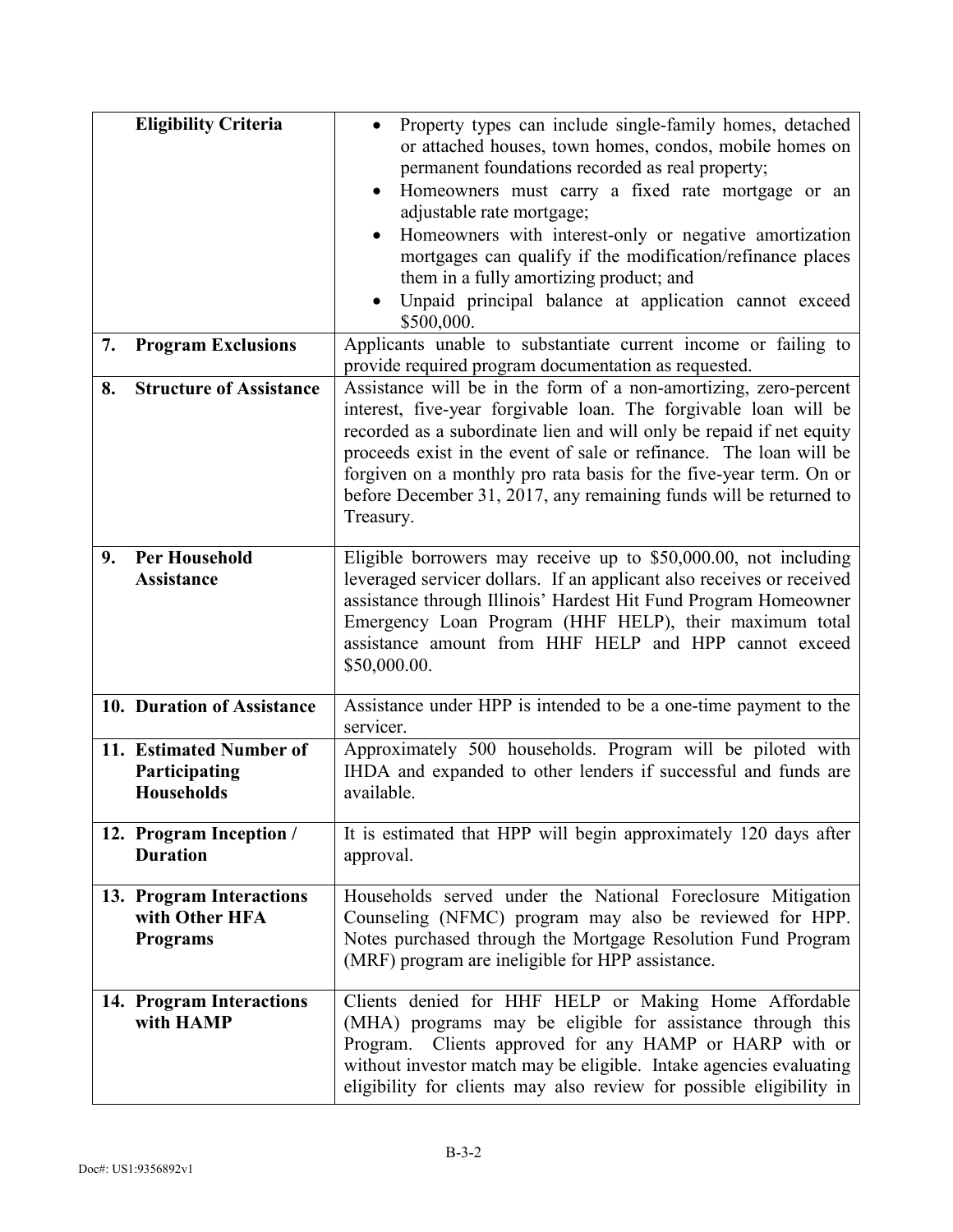|                                                                         | other programs.                                                                                                                                                                                |
|-------------------------------------------------------------------------|------------------------------------------------------------------------------------------------------------------------------------------------------------------------------------------------|
| 15. Program Leverage with<br><b>Other Financial</b><br><b>Resources</b> | The Program will disburse funds up to \$50,000.00 if the lien holder<br>agrees to a loan modification, refinance, recast, or principal<br>reduction that shows direct benefit to the borrower. |
| 16. Qualify as an<br>Unemployment<br>Program                            | $\boxtimes$ No<br>$\Box$ Yes                                                                                                                                                                   |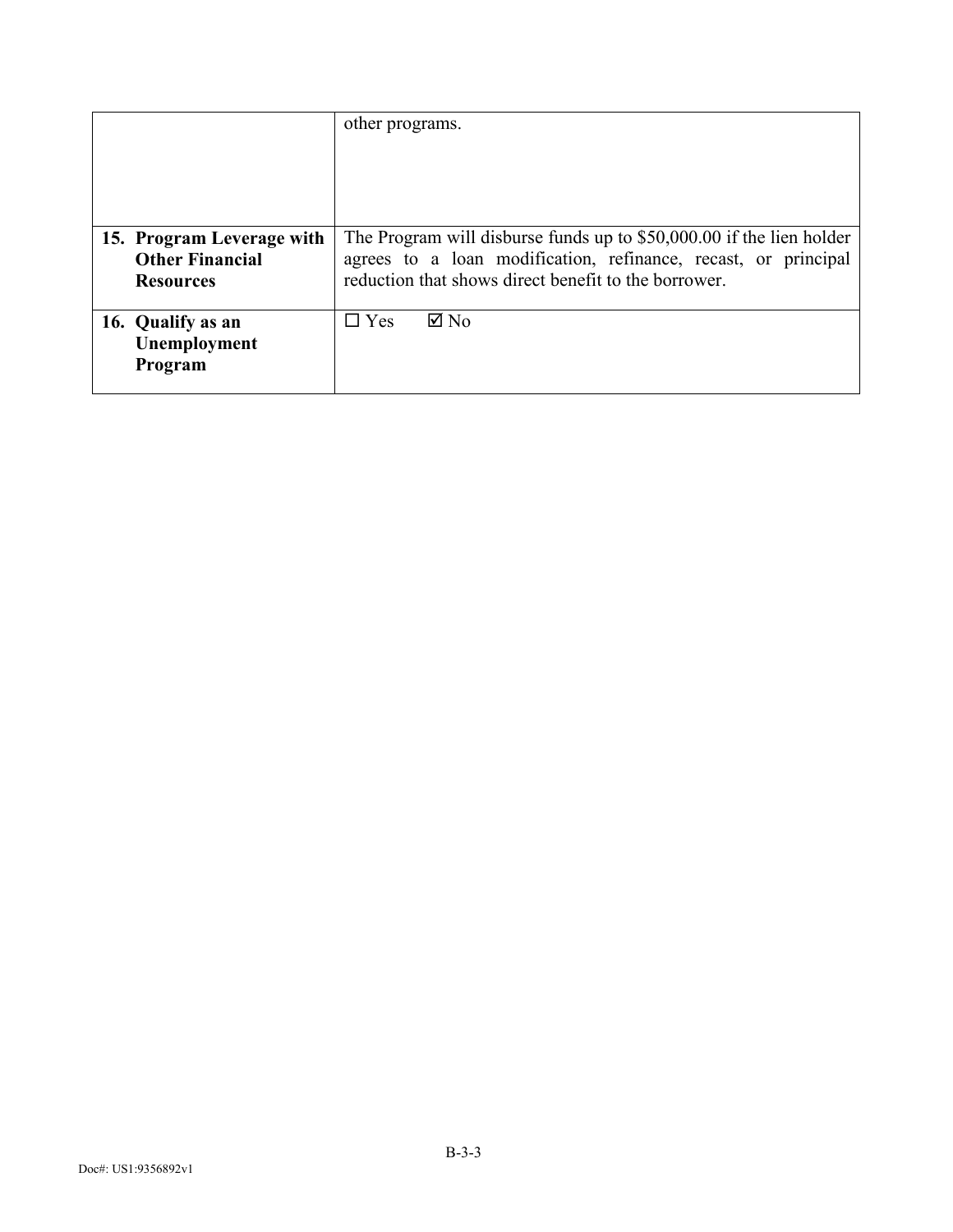# **SERVICE SCHEDULE B-4 Illinois Housing Development Authority**

# **Hardest Hit Fund Blight Reduction Program (BRP)**

| 1. | <b>Program Overview</b>                                                               | The purpose of the Hardest Hit Fund Blight Reduction Program<br>("BRP") is to decrease preventable foreclosures and stabilize<br>neighborhoods by strategically targeting those residential areas<br>with vacant and abandoned blighted residential properties in<br>need of demolition and greening. The Illinois Housing<br>Development Authority ("IHDA") will work with units of<br>government and their not-for-profit partner(s) within the state of<br>Illinois to implement the program. |  |
|----|---------------------------------------------------------------------------------------|--------------------------------------------------------------------------------------------------------------------------------------------------------------------------------------------------------------------------------------------------------------------------------------------------------------------------------------------------------------------------------------------------------------------------------------------------------------------------------------------------|--|
| 2. | <b>Program Goal</b>                                                                   | The goal of BRP is to decrease preventable foreclosures through<br>neighborhood stabilization achieved through the demolition and<br>greening of vacant, abandoned and blighted residential<br>properties throughout Illinois. Such vacant, abandoned and<br>blighted residential properties will be returned to use through a<br>process overseen by approved units of government and their not-<br>for-profit partner $(s)$ .                                                                  |  |
|    |                                                                                       | IHDA will work with units of government and their not-for-<br>profit partner(s) to identify and track meaningful indicators of<br>program effectiveness throughout the life of the program.                                                                                                                                                                                                                                                                                                      |  |
| 3. | <b>Target Population /</b><br><b>Areas</b>                                            | BRP activity will be limited to targeted areas approved by<br>IHDA that are part of a comprehensive local strategy to stabilize<br>home values and prevent foreclosures. IHDA guidelines will<br>ensure that demolition and greening will have a positive effect<br>on preserving existing neighborhoods.                                                                                                                                                                                        |  |
| 4. | <b>Program Allocation</b><br>(Excluding<br><b>Administrative</b><br><b>Expenses</b> ) | Program allocation amount on file with Treasury                                                                                                                                                                                                                                                                                                                                                                                                                                                  |  |
| 5. | <b>Property Eligibility</b><br>Criteria                                               | IHDA will determine property eligibility per program<br>guidelines.<br>1-4 unit residential properties, that are located in Illinois:<br>determined to be vacant and abandoned, and<br>qualify for lawful demolition.<br>٠                                                                                                                                                                                                                                                                       |  |
| 6. | Ownership/Loan                                                                        | Title to the property must be held by the applicable not-for-<br>profit partner such that: (i) the loan can be modified or                                                                                                                                                                                                                                                                                                                                                                       |  |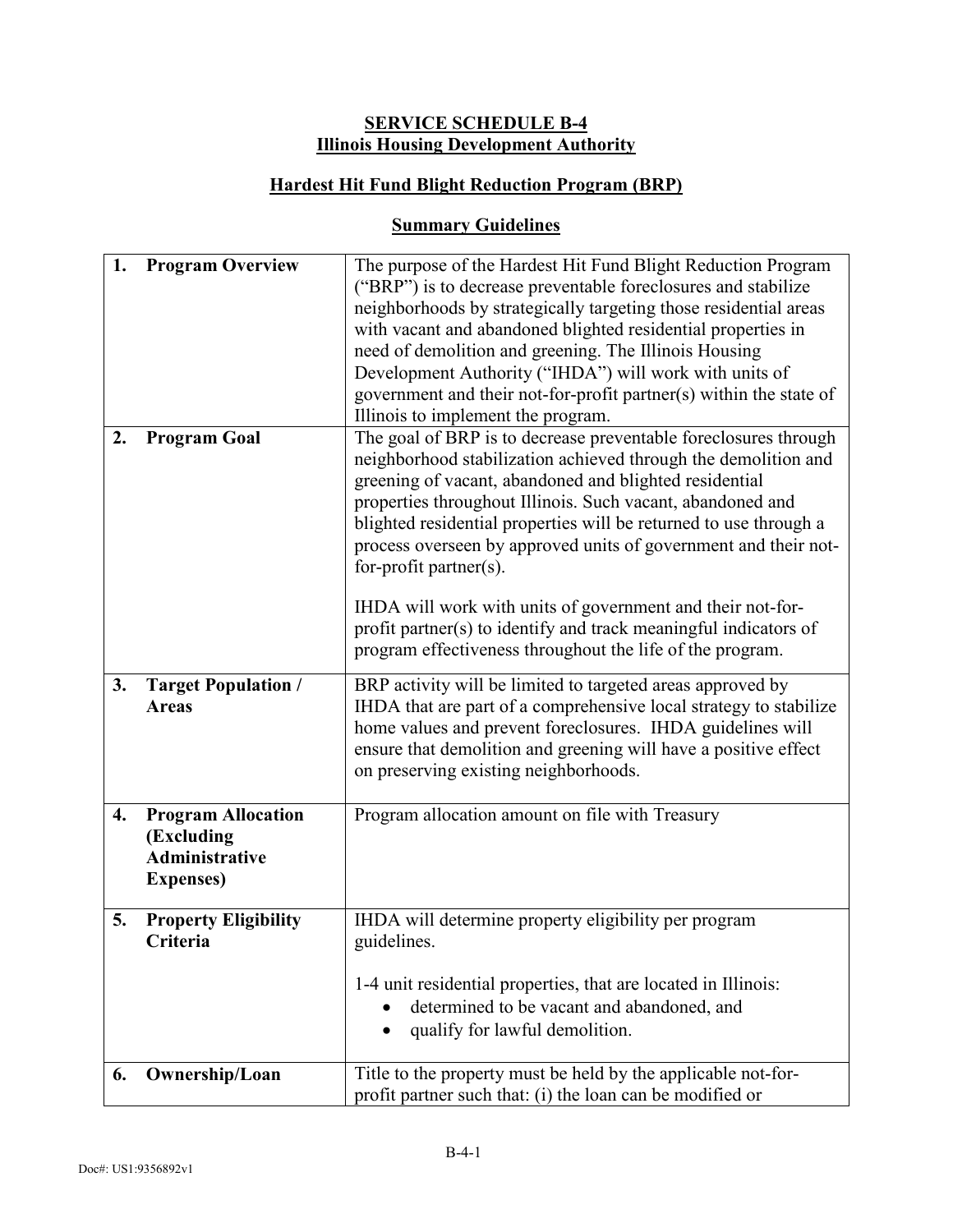|    | <b>Eligibility Criteria</b>    | extinguished and (ii) an enforceable lien can be placed on the<br>property.                                                                                                                                                                                                                                                                                                                                                                                                                                                                                                                                                                                                                                                                                                                                                                        |  |  |
|----|--------------------------------|----------------------------------------------------------------------------------------------------------------------------------------------------------------------------------------------------------------------------------------------------------------------------------------------------------------------------------------------------------------------------------------------------------------------------------------------------------------------------------------------------------------------------------------------------------------------------------------------------------------------------------------------------------------------------------------------------------------------------------------------------------------------------------------------------------------------------------------------------|--|--|
| 7. | <b>Program Exclusions</b>      | BRP funds cannot be used for the rehabilitation of existing<br>residential structures, commercial structures, or properties listed<br>on a national, state or local historic register.                                                                                                                                                                                                                                                                                                                                                                                                                                                                                                                                                                                                                                                             |  |  |
| 8. | <b>Structure of Assistance</b> | IHDA will determine project sites in direct consultation with<br>the applicable not-for-profit partners.                                                                                                                                                                                                                                                                                                                                                                                                                                                                                                                                                                                                                                                                                                                                           |  |  |
|    |                                | The applicable not-for-profit partners will be responsible for<br>acquisition of the property (if necessary), demolition work and<br>on-going property maintenance.                                                                                                                                                                                                                                                                                                                                                                                                                                                                                                                                                                                                                                                                                |  |  |
|    |                                | Units of government and their not-for-profit partner(s) must<br>submit in their application to IHDA for BRP funds,<br>information including, but not limited to, the following:                                                                                                                                                                                                                                                                                                                                                                                                                                                                                                                                                                                                                                                                    |  |  |
|    |                                | A full and complete list of all properties the applicant<br>seeks to make eligible;<br>Property ownership and/or acquisition information;<br>Pre-demolition inspection information, including, but<br>not limited to any third party environmental inspection<br>reports;<br>The post-demolition goal for each property;<br>Cost estimates and/or evidence of the expenditures on a<br>$\bullet$<br>per property basis including, but not limited to: (i) all<br>eligible activities required to bring the property into<br>compliance with program guidelines, (ii) removal of all<br>debris, (iii) backfill of basements or cellars, and<br>(iv) any necessary environmental remediation required<br>by law; and<br>Any other miscellaneous information identified<br>regarding the property (e.g., hazards, adverse findings,<br>easementsetc.) |  |  |
|    |                                | Upon receipt of appropriate documentation confirming the<br>completion of BRP activities, IHDA will provide Hardest Hit<br>funding to the applicable partner after execution of a secured<br>lien mortgage and note in favor of IHDA. The lien will be<br>recorded in the public records and releases will be conducted<br>by IHDA.                                                                                                                                                                                                                                                                                                                                                                                                                                                                                                                |  |  |
|    |                                | The secured lien and notes will be structured as zero percent,<br>non-amortizing loans, secured by a lien on the property. Loans<br>will expire three years after their origination date ("Expiration"<br>Date"). Prior to the Expiration Date, loans will be forgiven at                                                                                                                                                                                                                                                                                                                                                                                                                                                                                                                                                                          |  |  |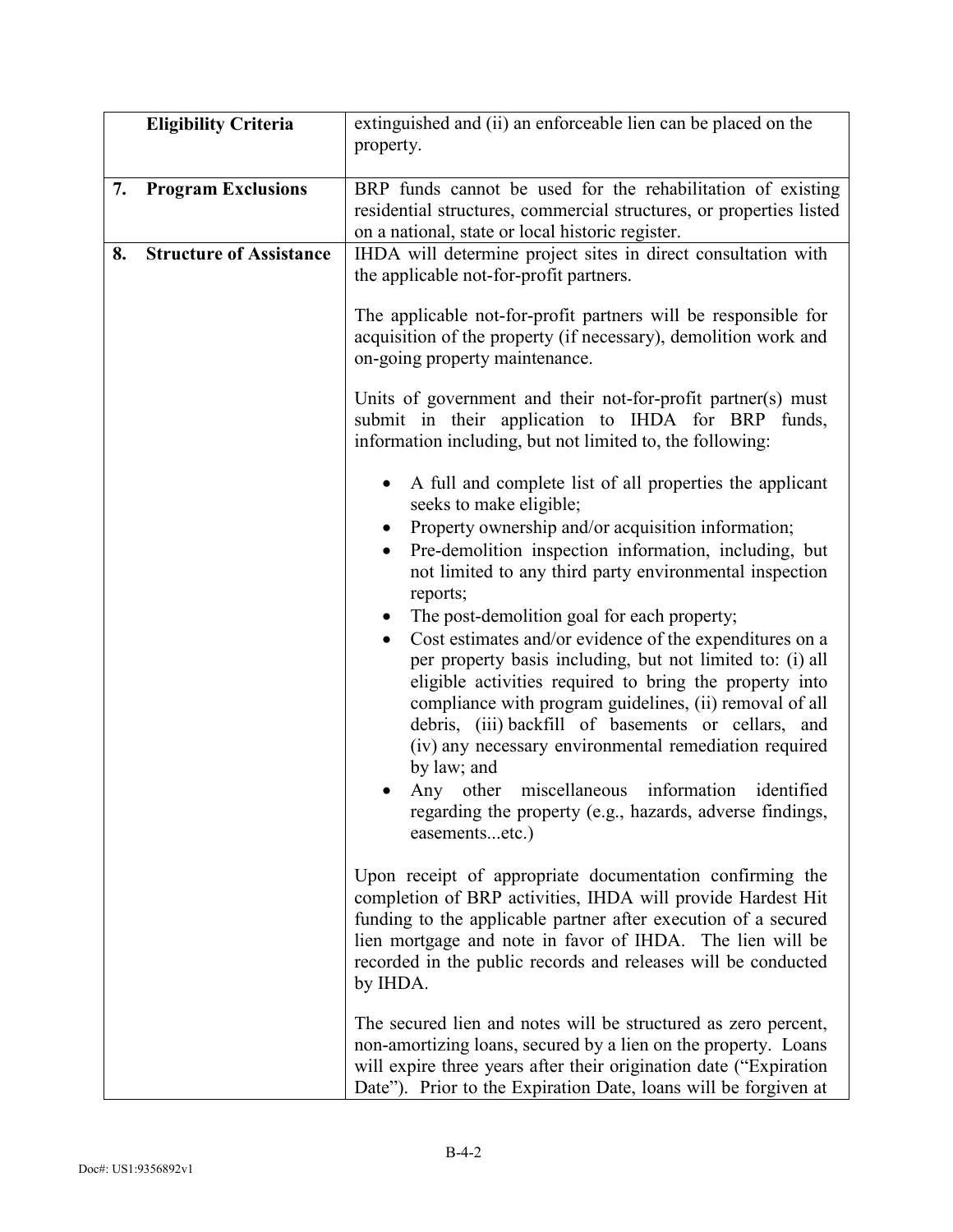|                                                               | a rate of 33.3% per annum as long as covenants are met.                                                                                                                                                                                                                                                                                                                                                                                                                                                                                                                                                                                                                                                                                        |
|---------------------------------------------------------------|------------------------------------------------------------------------------------------------------------------------------------------------------------------------------------------------------------------------------------------------------------------------------------------------------------------------------------------------------------------------------------------------------------------------------------------------------------------------------------------------------------------------------------------------------------------------------------------------------------------------------------------------------------------------------------------------------------------------------------------------|
|                                                               | In most cases, the outstanding loan balance will become due<br>and payable if the property is sold, its title transferred, or it is<br>used for an unauthorized purpose prior to the Expiration Date.<br>However, in certain cases, special considerations may be made<br>by IHDA to release or subordinate its lien prior to the<br>Expiration Date based upon the merit of the request and the<br>proposed positive impact to the community as set forth in the<br>guidelines. The method for calculating<br>program<br>the<br>outstanding balance will be determined based upon the time<br>and method of transfer. The outstanding balance may include<br>any and all net sale proceeds and/ or the full principal balance<br>of the loan. |
|                                                               | Prior to the Expiration Date, all proceeds will be due and<br>payable to IHDA. All proceeds returned to the IHDA from the<br>BRP may be recycled until December 31, 2017; thereafter, the<br>funds must be returned to Treasury.                                                                                                                                                                                                                                                                                                                                                                                                                                                                                                               |
| 9.<br><b>Per Property</b><br><b>Assistance</b>                | \$35,000 (per unit maximum) which may include the following<br>on a per unit basis (if applicable):<br>Acquisition (purchase price, lien extinguishment, legal<br>$\bullet$<br>costs)<br>Closing costs (if applicable, <i>i.e.</i> , title, recording and<br>transfer fees)<br>Demolition<br>Lot treatment/greening<br>$\bullet$<br>Maintenance (\$3,000 flat fee)<br>$\bullet$<br>Administrative expenses (\$1,750)                                                                                                                                                                                                                                                                                                                           |
| 10. Duration of Assistance                                    | One time assistance per property.                                                                                                                                                                                                                                                                                                                                                                                                                                                                                                                                                                                                                                                                                                              |
| 11. Estimated Number of<br><b>Properties</b>                  | Approximately 50. Program will be expanded if successful and<br>funds are available.                                                                                                                                                                                                                                                                                                                                                                                                                                                                                                                                                                                                                                                           |
| 12. Program Inception /<br><b>Duration</b>                    | The program is expected to launch in the Summer of 2014.                                                                                                                                                                                                                                                                                                                                                                                                                                                                                                                                                                                                                                                                                       |
| 13. Program Interactions<br>with Other HFA<br><b>Programs</b> | BRP will complement existing efforts of Illinois' Abandoned<br>Properties Residential Property Municipality Relief Fund.                                                                                                                                                                                                                                                                                                                                                                                                                                                                                                                                                                                                                       |
| 14. Program Interactions<br>with HAMP                         | None                                                                                                                                                                                                                                                                                                                                                                                                                                                                                                                                                                                                                                                                                                                                           |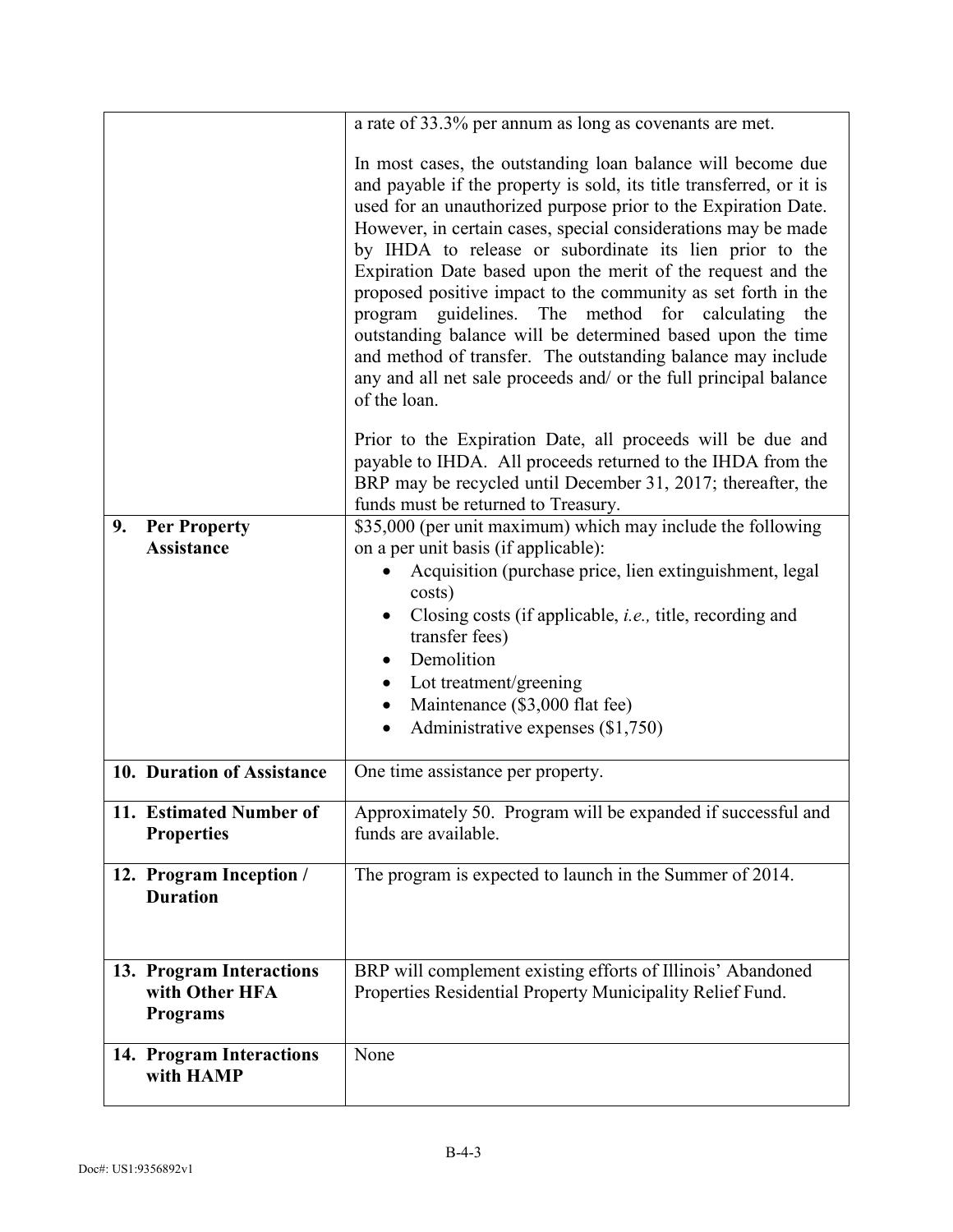| 15. Program Leverage with<br><b>Other Financial</b><br><b>Resources</b> | None                         |
|-------------------------------------------------------------------------|------------------------------|
| 16. Qualify as an<br>Unemployment<br>Program                            | $\Box$ Yes<br>$\boxtimes$ No |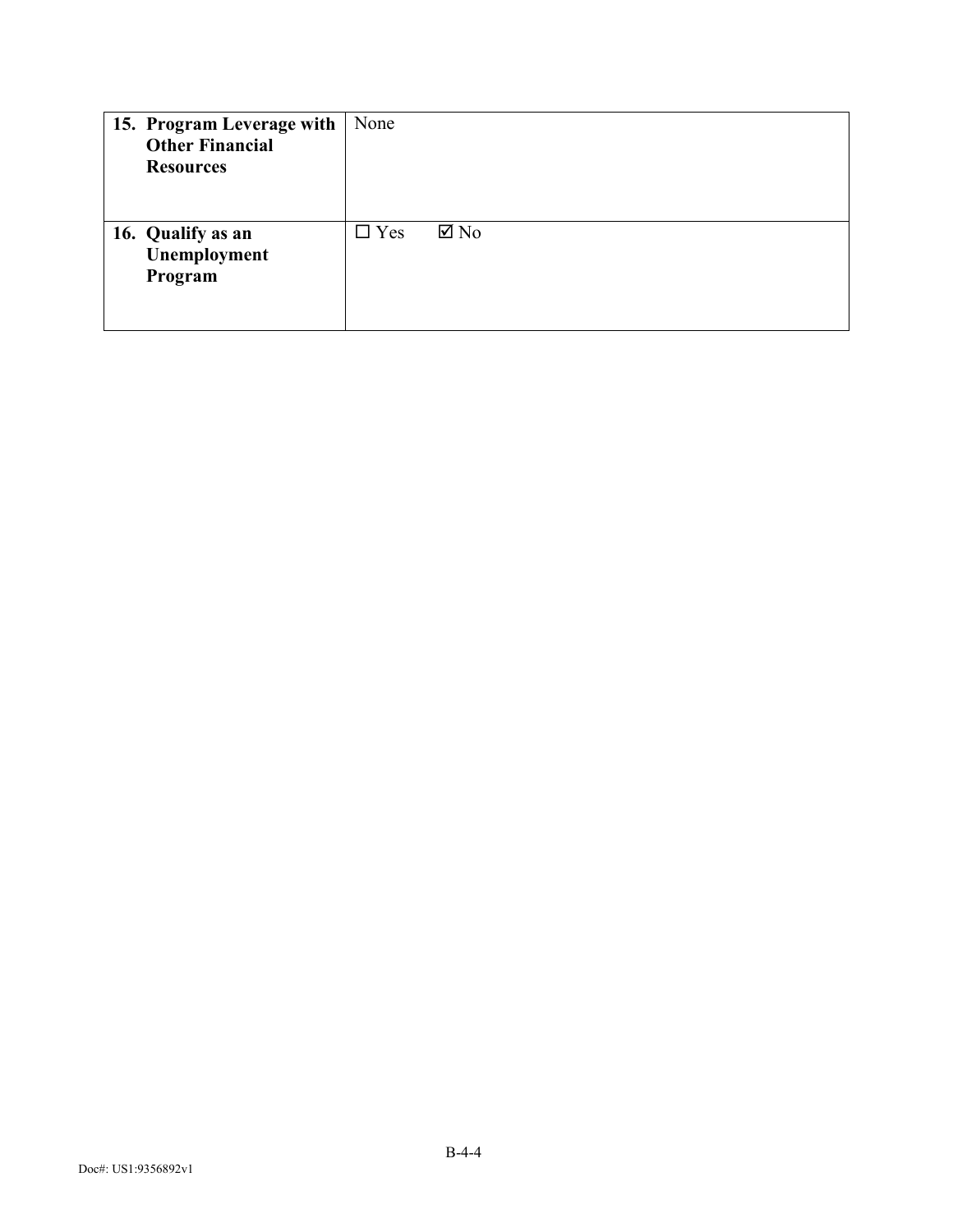#### **EXHIBIT E**

#### **FORM OF PROGRAM ALLOCATIONS/ PERMITTED EXPENSES CHANGE REQUEST**

xx xx, 20xx

The United States Department of the Treasur[y](mailto:OFSChiefCounselNotices@do.treas.gov) Office of Financial Stability [Homeownersh](mailto:HFAinnovation@do.treas.gov)ip Preservation Office Attention: Erin Quinn

The United States Department of the Treasur[y](mailto:OFSChiefCounselNotices@do.treas.gov) [HFAinnovation@do.treas.gov](mailto:HFAinnovation@do.treas.gov)  Attention: HFA Hardest Hit Fund

Ladies/Gentlemen:

Reference is made to the Commitment to Purchase Financial Instrument and HFA Participation Agreement dated as of the date set forth on Schedule A thereto (as amended, supplemented or otherwise modified and in effect from time to time, the ("HPA") by and among xx xx xx ("HFA"), xx xx xx ("Eligible Entity"), and the United States Department of the Treasury ("Treasury")). Reference is also made to the Financial Instrument dated the date set forth on Schedule A to the HPA delivered by Eligible Entity to Treasury (the "Financial Instrument"). Capitalized terms used but not otherwise defined herein shall have the meaning given them in the HPA.

In accordance with Section 9.D. of the HPA, the undersigned Eligible Entity hereby requests that The Bank of New York Mellon ("BNYM"), on behalf of Treasury, adjust the program allocations or Permitted Expenses, as applicable, as set forth in the attached Exhibit 1 and Exhibit 2.

HFA and Eligible Entity, as applicable, hereby certify to Treasury and BNYM, as of the date hereof, that:

- (a) no default or Event of Default has occurred and is continuing as of the date hereof and on the Funding Date [other than ];
- (b) each of the representations and warranties made by HFA and Eligible Entity in the HPA and Financial Instrument are true and correct on and as of such date, as if made on and as of the date hereof and on the Funding Date [other than ];
- (c) HFA and Eligible Entity each have full corporate power and authority to enter into, execute, and deliver this Program Allocations/Permitted Expenses Change Request and any other documentation delivered to Treasury in connection with this Program Allocations/Permitted Expenses Change Request;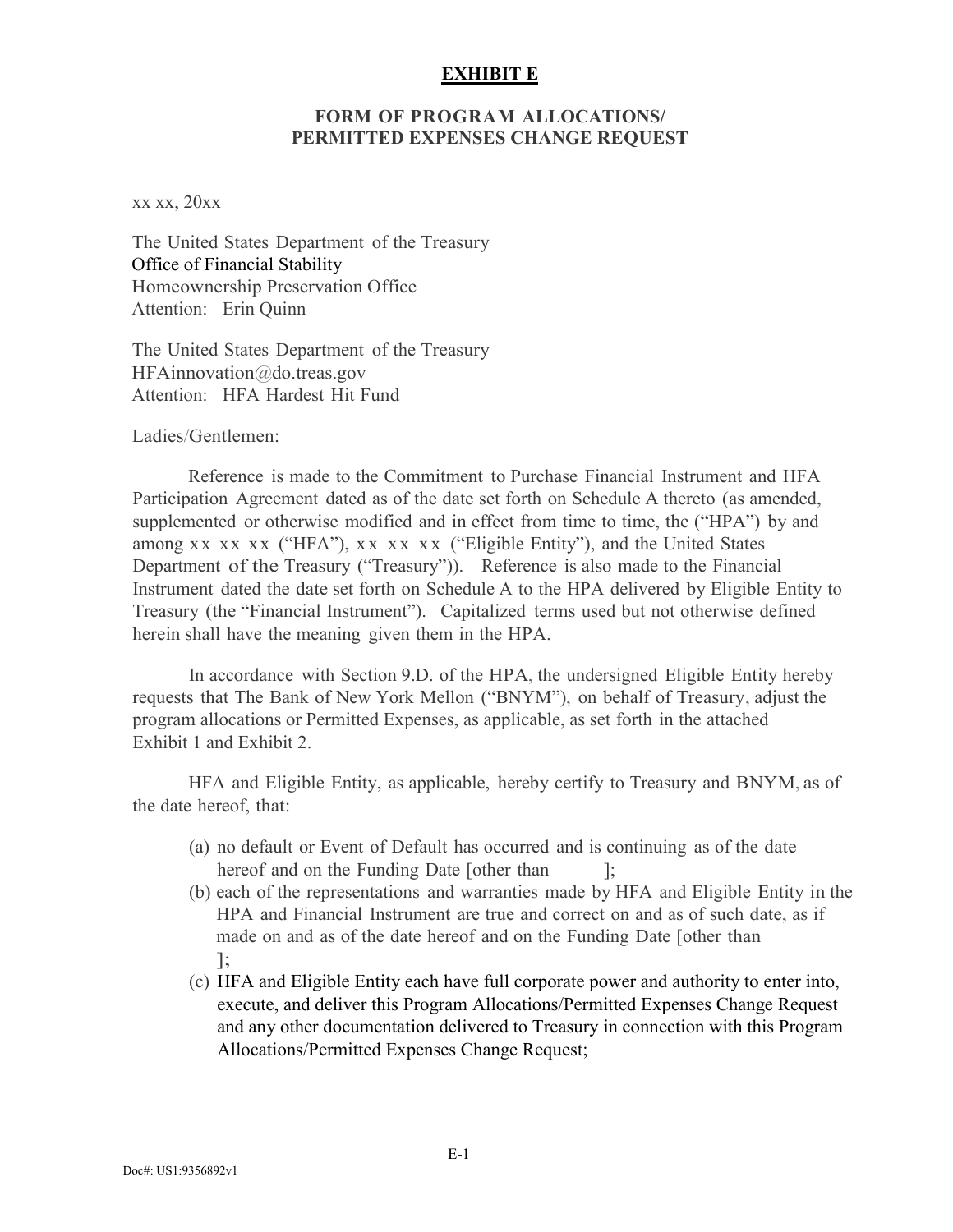- (d) HFA and Eligible Entity are in compliance with the covenants and other agreements set forth in the HPA and Financial Instrument, which shall remain in full force and effect [other than ];
- (e) all data and information set forth in this Program Allocations/Permitted Expenses Change Request, including the attached Exhibits, is true and correct in all respects; and
- (f) to our knowledge, there have been no Acts of Bad Faith by any HHF Recipient [other than \_\_\_\_\_\_\_\_\_ ].

In the event that any part of the certification made herein is discovered not to be true and correct after the date hereof, HFA or Eligible Entity, as applicable, shall notify Treasury immediately.

#### **HFA**:

 $\begin{bmatrix} \begin{bmatrix} 1 & 1 & 1 & 1 \end{bmatrix} & \begin{bmatrix} 1 & 1 & 1 \end{bmatrix} & \begin{bmatrix} 1 & 1 & 1 \end{bmatrix} & \begin{bmatrix} 1 & 1 & 1 \end{bmatrix} & \begin{bmatrix} 1 & 1 & 1 \end{bmatrix} & \begin{bmatrix} 1 & 1 & 1 \end{bmatrix} & \begin{bmatrix} 1 & 1 & 1 \end{bmatrix} & \begin{bmatrix} 1 & 1 & 1 \end{bmatrix} & \begin{bmatrix} 1 & 1 & 1 \end{bmatrix} & \begin{bmatrix} 1 & 1 & 1 \end{bmatrix} & \$ 

By:

Name: Title:

### **ELIGIBLE ENTITY**:

 $\begin{bmatrix} \begin{bmatrix} 1 & 1 & 1 \end{bmatrix} & \begin{bmatrix} 1 & 1 & 1 \end{bmatrix} & \begin{bmatrix} 1 & 1 & 1 \end{bmatrix} & \begin{bmatrix} 1 & 1 & 1 \end{bmatrix} & \begin{bmatrix} 1 & 1 & 1 \end{bmatrix} & \begin{bmatrix} 1 & 1 & 1 \end{bmatrix} & \begin{bmatrix} 1 & 1 & 1 \end{bmatrix} & \begin{bmatrix} 1 & 1 & 1 \end{bmatrix} & \begin{bmatrix} 1 & 1 & 1 \end{bmatrix} & \begin{bmatrix} 1 & 1 & 1 \end{bmatrix} & \begin{b$ 

By:

Name: Title: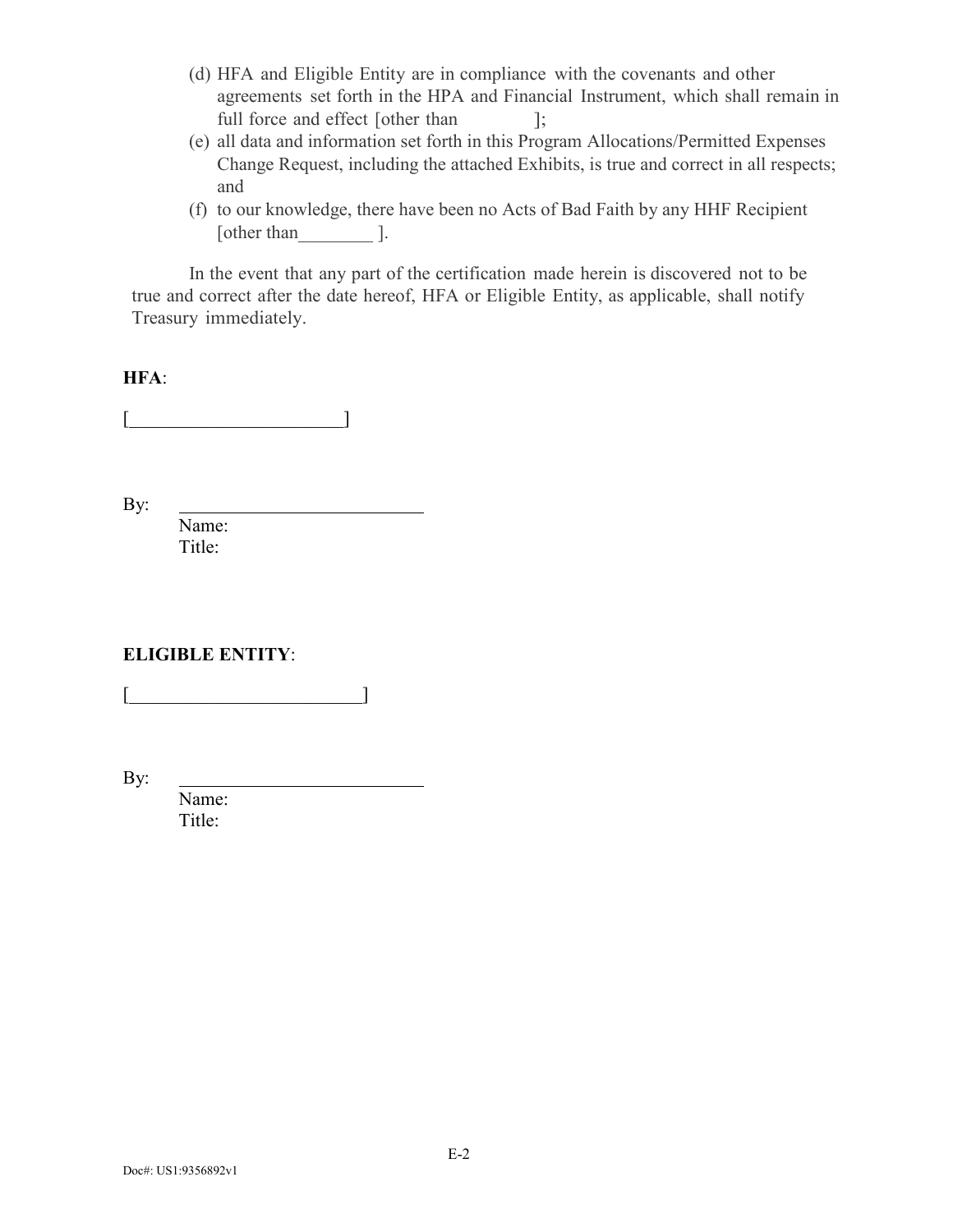# **EXHIBIT 1**

# **Program Allocations**

Total Program Participation Cap:<sup>1</sup>

Portion of Program Participation Cap Representing Original HHF Funds:<sup>2</sup>

Portion of Program Participation Cap Representing Unemployment HHF Funds:<sup>3</sup>

Program Allocation/Permitted Expenses Change Request #:<sup>4</sup>

| <b>Current Program Allocations/Permitted</b><br><b>Expenses</b> | <b>Proposed Program Allocations/Permitted Expenses</b> |  |  |
|-----------------------------------------------------------------|--------------------------------------------------------|--|--|
| Program Allocation ( <i>i.e.</i> ,                              | Program Allocation ( <i>i.e.</i> ,                     |  |  |
| <b>Unemployment Mortgage Assistance</b>                         | <b>Unemployment Mortgage Assistance</b>                |  |  |
| Program): $5$                                                   | Program):                                              |  |  |
| Other Program Allocation, if                                    |                                                        |  |  |
| applicable: <sup>6</sup>                                        | Other Program Allocation, if applicable:               |  |  |
| optional field for additional program                           | optional field for additional program                  |  |  |
| optional field for additional program                           | optional field for additional program                  |  |  |
| optional field for additional program                           | optional field for additional program                  |  |  |
| Permitted Expenses <sup>7</sup>                                 | Permitted Expenses $^7$                                |  |  |
| Total <sup>8</sup>                                              | Total                                                  |  |  |

*Footnotes:*

*1: Represents total award/allocation, including program and administrative expenses.*

*2. Insert N/A if not applicable.*

*3. Insert N/A if not applicable.*

*4. The number of reallocation changes under the streamlined allocation process, including the current request.*

*5. Insert name of program and current dollar allocation (excluding administrative expenses).*

*6. Insert name of other program(s) and current dollar allocation, if applicable. Insert N/A if not applicable.*

*7. Grand total amount of current permitted administrative expenses, including one-time/start-up expenses,* 

*operating/administrative expenses, transaction related expenses, and counseling expenses.*

*8. The sum of program allocation(s) and permitted administrative expenses should equal to the total award amount (total program participation cap).*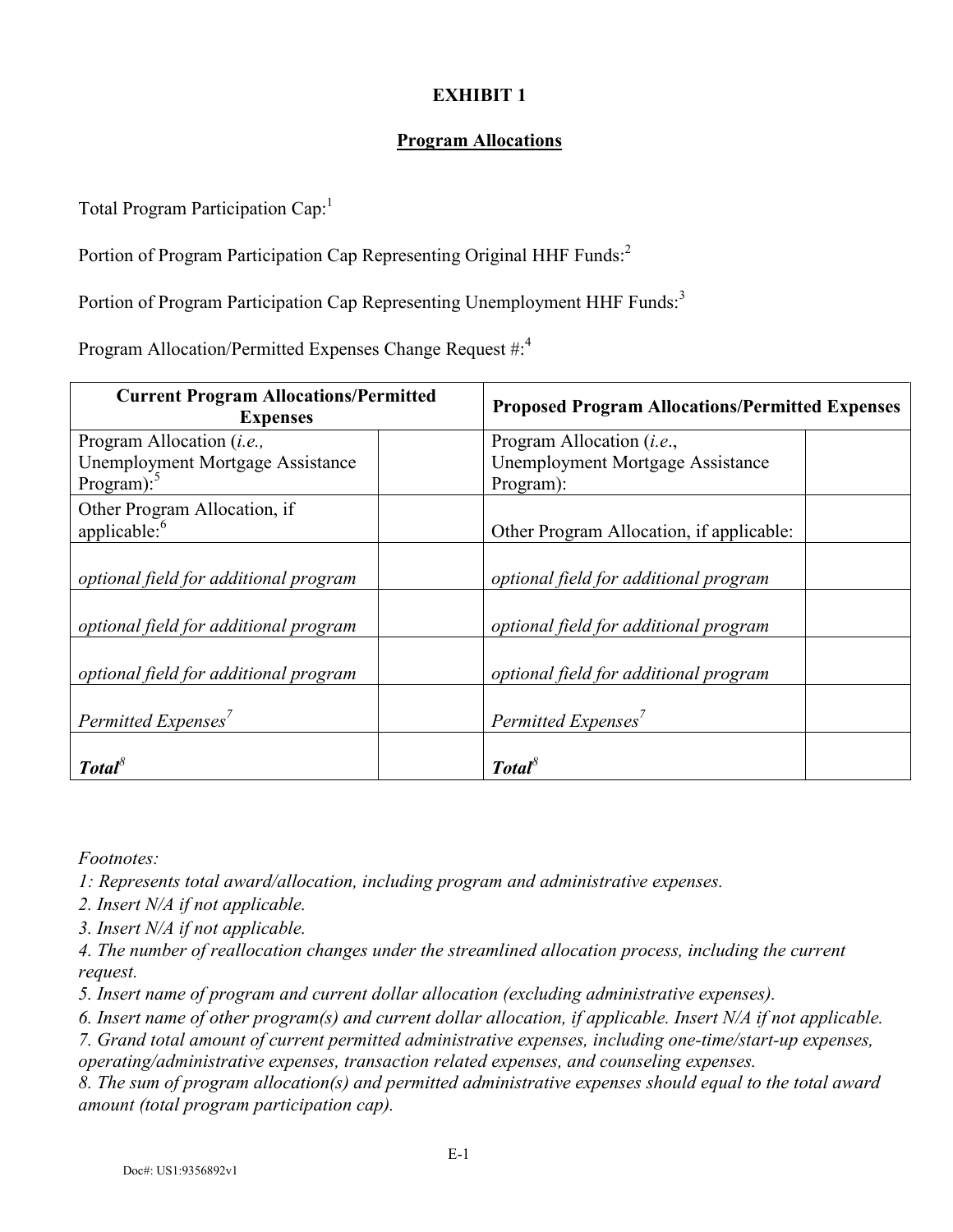# **EXHIBIT 2**

# **Permitted Administrative Expenses**

|                                                  |         | <b>State</b>    |                   |
|--------------------------------------------------|---------|-----------------|-------------------|
|                                                  | Current | <b>Proposed</b> | <b>Difference</b> |
|                                                  |         |                 |                   |
| <b>One-time / Start-Up Expenses:</b>             |         |                 |                   |
| <b>Initial Personnel</b>                         |         |                 |                   |
| Building, Equipment, Technology                  |         |                 |                   |
| <b>Professional Services</b>                     |         |                 |                   |
| Supplies / Miscellaneous                         |         |                 |                   |
| Marketing /Communications                        |         |                 |                   |
| Travel                                           |         |                 |                   |
| Website development /Translation                 |         |                 |                   |
| Contingency                                      |         |                 |                   |
| <b>Subtotal</b>                                  |         |                 |                   |
|                                                  |         |                 |                   |
| <b>Operating / Administrative Expenses:</b>      |         |                 |                   |
| Salaries                                         |         |                 |                   |
| Professional Services (Legal, Compliance, Audit, |         |                 |                   |
| Monitoring)                                      |         |                 |                   |
| Travel                                           |         |                 |                   |
| Buildings, Leases & Equipment                    |         |                 |                   |
| Information Technology & Communications          |         |                 |                   |
| Office Supplies/Postage and                      |         |                 |                   |
| Delivery/Subscriptions                           |         |                 |                   |
| Risk Management/Insurance                        |         |                 |                   |
| Training                                         |         |                 |                   |
| Marketing/PR                                     |         |                 |                   |
| Miscellaneous                                    |         |                 |                   |
| <b>Subtotal</b>                                  |         |                 |                   |
|                                                  |         |                 |                   |
| <b>Transaction Related Expenses:</b>             |         |                 |                   |
| <b>Recording Fees</b>                            |         |                 |                   |
| <b>Wire Transfer Fees</b>                        |         |                 |                   |
| <b>Counseling Expenses:</b>                      |         |                 |                   |
| File Intake                                      |         |                 |                   |
| <b>Decision Costs</b>                            |         |                 |                   |
| Successful File                                  |         |                 |                   |
| Key Business Partners On-Going                   |         |                 |                   |
| Subtotal                                         |         |                 |                   |
|                                                  |         |                 |                   |
| <b>Grand Total</b>                               |         |                 |                   |
|                                                  |         |                 |                   |
| % of Total Award                                 |         |                 |                   |